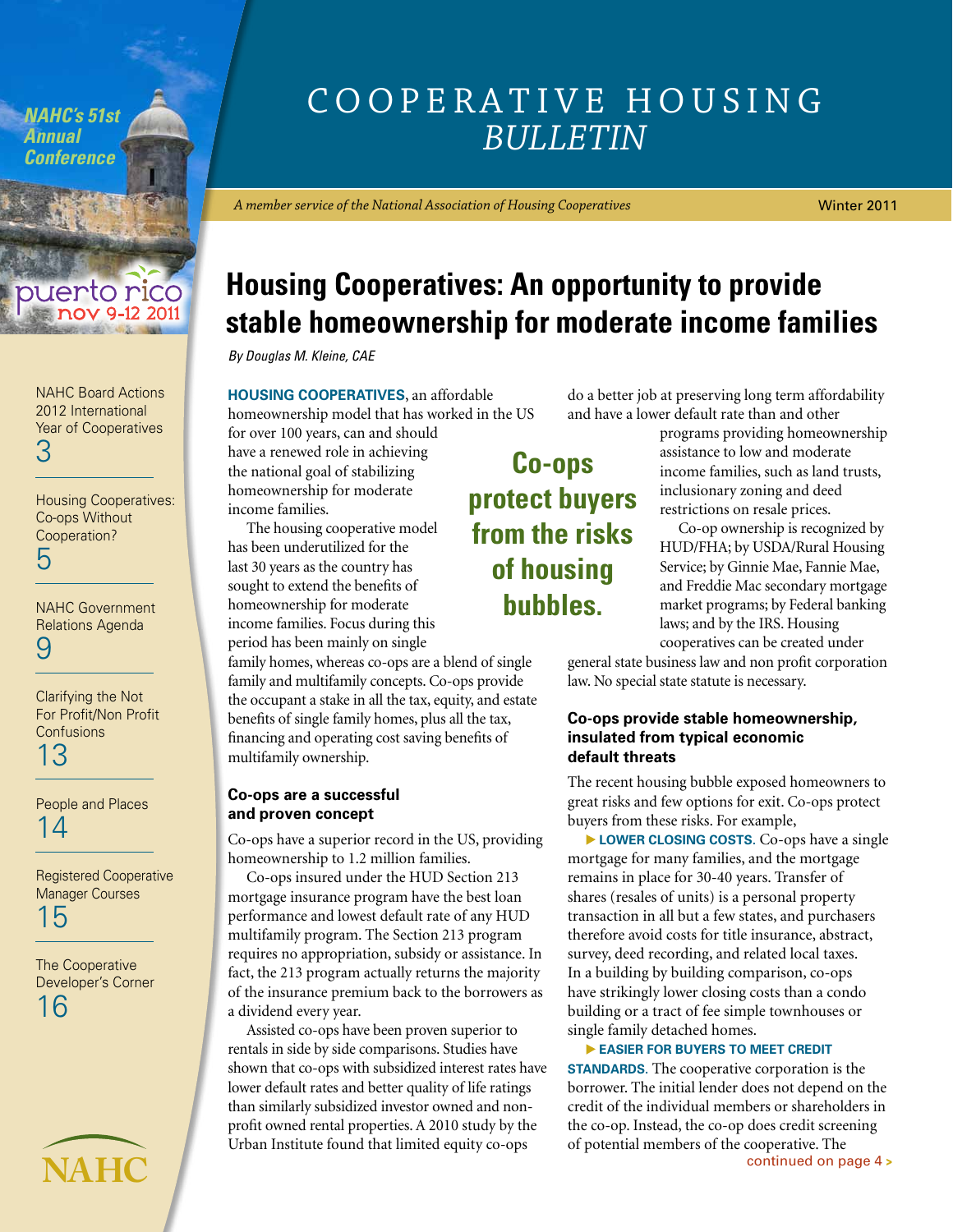#### Cooperative Housing *Bulletin*

#### PUBLISHER: National Association of Housing Cooperatives

PUBLICATIONS COMMITTEE Chair and Editor: Roger Willcox willcoxr@juno.com Guest Editor: Joel Welty jwelty@power-net.net Anne Hill Ahill@ifc.org Douglas M. Kleine dougk@verizon.net Herbert H. Fisher HHFisherl@aol.com HollyJo Sparks hjsparks@email.unc.edu Terry Edlin Terry@newcommunityvision.coop

Letters to the Editor or the Committee are Welcome! Please send them to willcoxr@juno.com.

The *Cooperative Housing Bulletin* is devoted to matters of interest to a housing cooperative's member/ shareholders. The NAHC Board has agreed that every NAHC Association shall designate someone to provide the Editor with information on Association events for publication in the CHB. Also, all NAHC Associations and Members should advise their memberships on how to get and download CHBs when published.

The opinions expressed in this publication are those of the authors and not necessarily those of the Association. This publication is distributed with the understanding that the publisher is not engaged in rendering legal, accounting, or other professional services. If legal advice or other expert assistance is required, the services of a competent professional should be sought.

Acceptance of advertising by the *Cooperative Housing Bulletin* does not imply endorsement of the product or services advertised.

Address inquiries, manuscripts, news items and responses to the Editor at NAHC, 1 Park Street, Norwalk, CT 0685l phone 203-838-5706, email willcoxr@juno.com. For reprint permission, advertisements and other business matters contact NAHC, 1444 I Street NW, Suite 700, Washington, DC 20005-6542, www.NAHC.coop.

© 2011 by the National Association of Housing Cooperatives ISSN 0097-9759

## **NAHC**

The National Association of Housing Cooperatives

#### **About NAHC**

The National Association of Housing Cooperatives is a nonprofit national federation of housing cooperatives, other resident-owned or -controlled housing, professionals, organizations, and individuals interested in promoting cooperative housing communities. Incorporated in 1960, NAHC supports the nation's more than a million families living in cooperative housing by representing co-ops in Washington, DC, and providing education, service, and information to co-ops.

#### **Mission Statement**

2

To represent, inform, perpetuate, serve, and inspire the nation's housing co-ops.

#### **NAHC Board of Directors 2010-2011**

**Chairman** Ralph Marcus Elected 2013

**Treasurer Elected 2012 Secretary** Mark Shernicoff Elected 2011 **NAHC President Emeritus** Roger Willcox Elected 2011

#### **Directors**

| <b>Tony Beck</b>         | Appointed by MAHC  |
|--------------------------|--------------------|
| <b>Richard Berendson</b> | Appointed by MAHC  |
| Jackie Brown             | Elected 2012       |
| <b>William Eaton</b>     | Appointed by NJFHC |
| Wendy Harshaw            | Elected 2013       |
| Annie Hill               | Appointed by PAHC  |
| Patricia Jacobs          | Appointed by CSI   |
| Eugene Jones             | Elected 2011       |
| <b>Charlotte Lann</b>    | Appointed by CSI   |
| Barbara Loatman          | Elected 2012       |

**President** Vernon Oakes Elected 2013 **Vice President** Gregory J. Carlson Appointed by

ed by PAHC

FNYHC 2011

Bill Magee Elected 2012 Randall Pentiuk Appointed by MAHC Alfred Reynolds Elected 2012 Norma Robinson Appointed by CAHC Mary Ann Rothman Appointed by CNYC Paul Solomon Elected 2013 Stephen Somuah Elected 2011 Hope Turner Elected 2013 Ruthie Wilder **Appointed by PAHC** Kimalee Williams Appointed by CHANE

#### **Member Associations**

| <b>CAHC</b>  | <b>California Association of Housing Cooperatives</b> |
|--------------|-------------------------------------------------------|
| <b>CHANE</b> | Cooperative Housing Association of New England        |
| <b>CNYC</b>  | Council of New York Cooperatives & Condominiums       |
| CSI          | <b>CSI Support and Development Services</b>           |
| <b>DVAHC</b> | Delaware Valley Association of Housing Cooperatives   |
| <b>FNYHC</b> | Federation of New York Housing Cooperatives           |
| <b>MAHC</b>  | Midwest Association of Housing Cooperatives           |
| <b>NJFHC</b> | New Jersey Federation of Housing Cooperatives         |
| <b>PAHC</b>  | Potomac Association of Housing Cooperatives           |
| <b>SEAHC</b> | <b>Southeast Association of Housing Cooperatives</b>  |

#### **NAHC Principal Committees and Chairs**

Executive Committee – Ralph Marcus

Development & Preservation Committee – Vernon Oakes

Finance Committee – Linda Brockway

Governance and Strategic Planning Committee – Ralph Marcus and Mark Shernicoff, Co-Chairs

Government Relations Committee – Mary Ann Rothman

Member Services Committee – Linda Brockway

Mutual Marketing and Advocacy Committee – Paul Solomon

Publications Committee – Roger Willcox

RCM Board of Governors – Gregory J. Carlson

Website Committee – Gregory J. Carlson

See the NAHC website – www.NAHC.coop – for addresses of Associations and Committees.

#### **About Bostrom**

Bostrom Corp. is the professional services firm managing the National Association of Housing Cooperatives affairs. Professional staff includes Executive Director Suzanne Egan.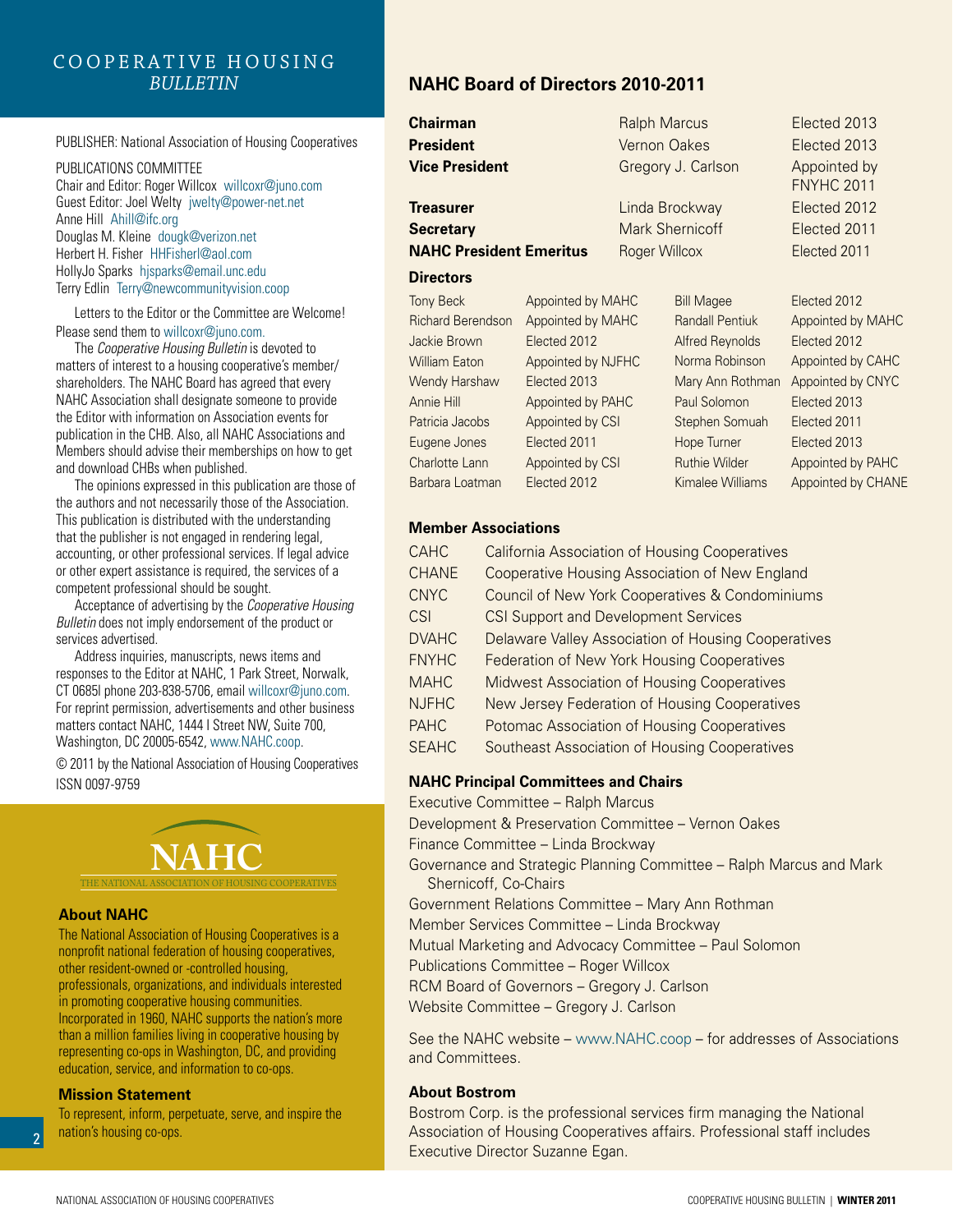## **NAHC Board Actions**

<span id="page-2-0"></span>t the NAHC Board meeting in Washington<br>on January 29 and 30th, the following action<br>of the Servey Servey francing for share loop on January 29 and 30th, the following actions were approved:

- Credit Unions: Because financing for share loans is becoming more difficult to get, the Board agreed to create an Ad Hoc committee to explore getting better lending for share loans through credit unions. Roger Willcox, appointed as its chair will appoint its members. Any interested NAHC members with experience in credit unions should contact him.
- Bostrom Contract Renewal: The Executive Committee approved the Ad Hoc Bostrom Contract Committee report last December. The Board ratified the Executive Committee's approval of continuing Bostrom's management services.
- Reno for 2012: On recommendation of the Member Services Committee, the Board agreed to select Reno NV as the site for the 2010 conference.
- By Law Amendments: On recommendation of the Governance and Strategic Planning Committee, the Board agreed to place a series of amendments on the ballot at the next annual membership meeting.
- Better arrangements for distribution of the Cooperative Housing Bulletin. The Publications Committee recommended and the Board approved NAHC Associations sending the electronic edition of the CHB to their email lists in 2011 to see the effect on readership and membership. Bostrom will try to gather data on the number of emails opened, etc.
- Judy Sullivan, the NAHC Legislative Advocate, was appointed as NAHC's Representative to the NCBA (National Cooperative Business Association) International Year of Cooperatives Committee.

A statement on this international event was distributed to the Board, and is attached. Its Theme is: "Co-operative enterprises build a better world". **chb**

#### **2012 International Year of Cooperatives**

**Theme:** Co-operative enterprises build a better world **FOCUS OF THE YEAR:** The Year should aim to raise public awareness of co-operatives in their diversity, especially among the young adult population. It is hoped that through this increase public recognition of cooperatives' socioeconomic impact worldwide that cooperatives will grow, new cooperatives will be formed and that policymakers will ensure enabling policy and legislation for cooperative formation and growth.

**OFFICIAL LAUNCH AT UN HEADQUARTERS:** The official launch of International Year of Cooperatives at UN headquarters is planned for late October-early November 2011. A resolution sponsored by over 90 countries from all regions of the world sets out the launch events. ICA plans on holding events around the official launch in New York.

**INTERNATIONAL CO-OPERATIVE DAY** is celebrated on the first Saturday of July every year. Its aim is to increase awareness on co-operatives and promote the movement's successes and ideals of international solidarity, ecomonic efficiency, equality, and world peace. The International Day also aims to strengthen and extend partnerships between the international co-operative movement and other actors, including governments at local and national levels.

**SUGGESTED ACTIVITIES: Disseminate information** about cooperatives to raise awareness, in particular good practices and successful cooperatives: distribute pamphlets; brochures; e-communications; YouTube, Facebook and other social media;

- Use local media to encourage educational and promotional coverage of cooperative issues;
- **Organize meetings, conferences, workshops and** special events on priority cooperative issues at the local and national level, e.g. sectoral concerns, regulatory reforms, etc.;
- Coordinate training on capacity building regarding cooperatives;
- Awareness of impact of cooperatives;
- **Create programs that educate and inform people about** cooperatives;
- **IYC** encourages Cooperative Organizations to propose activities to be undertaken during the year.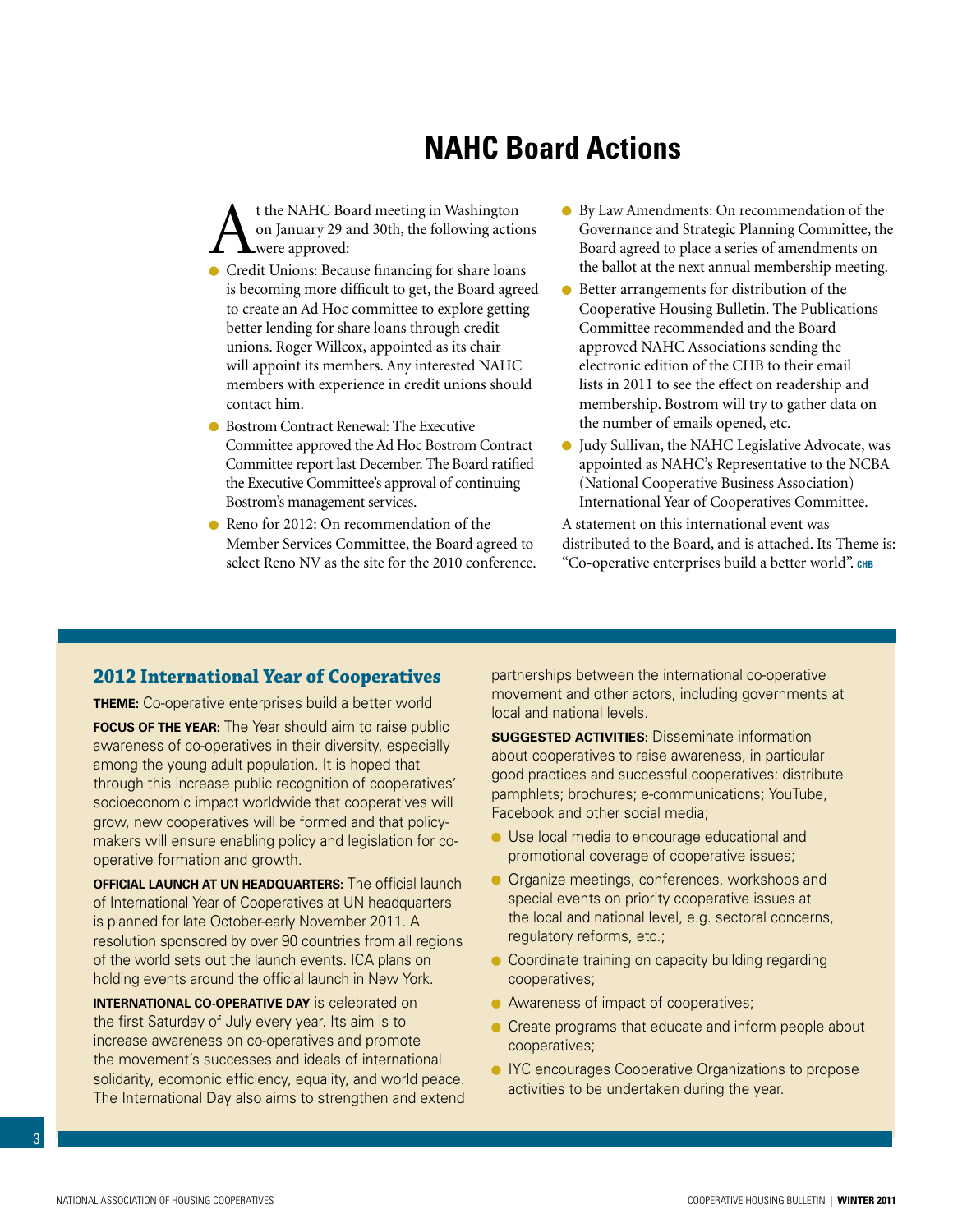<span id="page-3-0"></span>corporation can be more flexible, take into account valid explanations of past credit difficulties of a potential purchaser, and assume a credit risk that commercial lenders may shy away from, especially in tight credit times. Thus co-ops make it easier for resellers to sell and subsequent buyers to buy.

**PROTECTION FROM CYCLICAL INTEREST RATES.** Because the co-op's financing is long term, resales continue to benefit from a fixed interest rate by virtue of the blanket mortgage remaining in place.

**longer mortgage term means lower payments for the long term.** One method of financing, the FHA Section 213 program, allows for the blanket mortgage to be for 40 years, making the monthly payments lower than with conventional financing, and not exposing buyers to the adjustable rate jumps experienced by single family homebuyers.

**LOWER PAYMENTS DUE TO LOWER taxes.** Property taxes are assessed on the co-op as a whole, and tax appraisals for a co-op building are usually lower than the sum of appraisals on a similar building of condo units.

#### **Co-ops prevent early term default due to problems often faced by other new homeowners**

The cooperative model addresses other problems sometimes associated with new homeowners who might be marginal credit risks. Problems that arise in the early years of ownership are the biggest threat leading to default by single family homeowners. Two studies before the recent crisis revealed that the chances of a low or moderate income first time homebuyer still being a homeowner after 5 years were only about 50%. See *Caroline Reid, "Achieving the American Dream," Center for Social Development, Working Paper 05- 02, 2005,* and *C.E.Herbert & E.S. Belsky, "Homeownership Experience of low Income and Minority Households," 10 (2) Cityscape (2008).*

The co-op model handles these problems better. Here are common early year stresses faced by homebuyers and how the co-op model eliminates or ameliorates them:

#### **sudden budget-busting**

**home repairs.** Major repairs are the responsibility of the co-op, not the member. And the co-op's budget and reserves can usually absorb the expense. If the coop's budget cannot absorb the expense, a co-op is in vastly superior position to a condominium or townhouse association or an overextended single family owner in its ability to borrow in order to finance a repair, and, by borrowing, spread the impact out over several years.

**jumps in real estate taxes following purchase.** Real estate taxes are assessed against the co-op as a whole, and therefore do not jump following each resale within the co-op.

**EXECUTE: INTEREST RATE INCREASES IN adjustable mortgages.** The co-op's blanket mortgage interest rate can be fixed, and a new purchaser needs little additional financing in the early years of the co-op's life.

**LOSS OF JOB OR OTHER INCOME sOURCE**. Co-ops have a built in sense of community and often initiate workout situations when members face temporary economic adversity. The co-op's ability to act swiftly to evict a delinquent member provides the co-op with an allowance of more waiting time than a single family lender that in most states must act quickly to initiate a lengthy foreclosure proceeding.

#### **Conclusion**

Housing cooperatives represent a unique form of homeownership that removes many barriers faced by potential single family and condominium home buyers. Co-ops provide all the benefits of single family ownership, without many of the risks to the lending community or the borrower, thus bringing long term stability to their resident owners. CHB



Doug Kleine, CAE is President of Professional Association Services providing governance training and consulting to co-ops and other nonprofits. He was Executive Director of NAHC from 1999-2007.

Previously he served in the Condo and Co-op Branch of the US Department of Housing and Urban Development.

**Ordering appliances** at a discount through **NAHC's** GE/Hotpoint program is as easy as 1, 2, 3...

you re not sure wriether<br>you have one, call Pam you have one, can't am orpes. Tod will need to **1. Establish an account.** If you don't already have a GE account number for the NAHC program, call Pam Sipes at 1-800- 782-8031 Option 4 to establish one. If you have an account number but don't remember it, or if you're not sure whether form, available from Pam.

**2. Select the products you wish to purchase.** 

> Once your account number is established, GE will send discount price and availability material directly to the account number address. Note that volume discounts may be available. Even if you're not interested in ordering now, you can always request a catalog of GE products from NAHC at 202-737-0797.

**3. Place your order.** 

 Call the regular GE customer service number, 1-800-654-4988, to place an order.

The GE/Hotpoint program is an **NAHC** member service.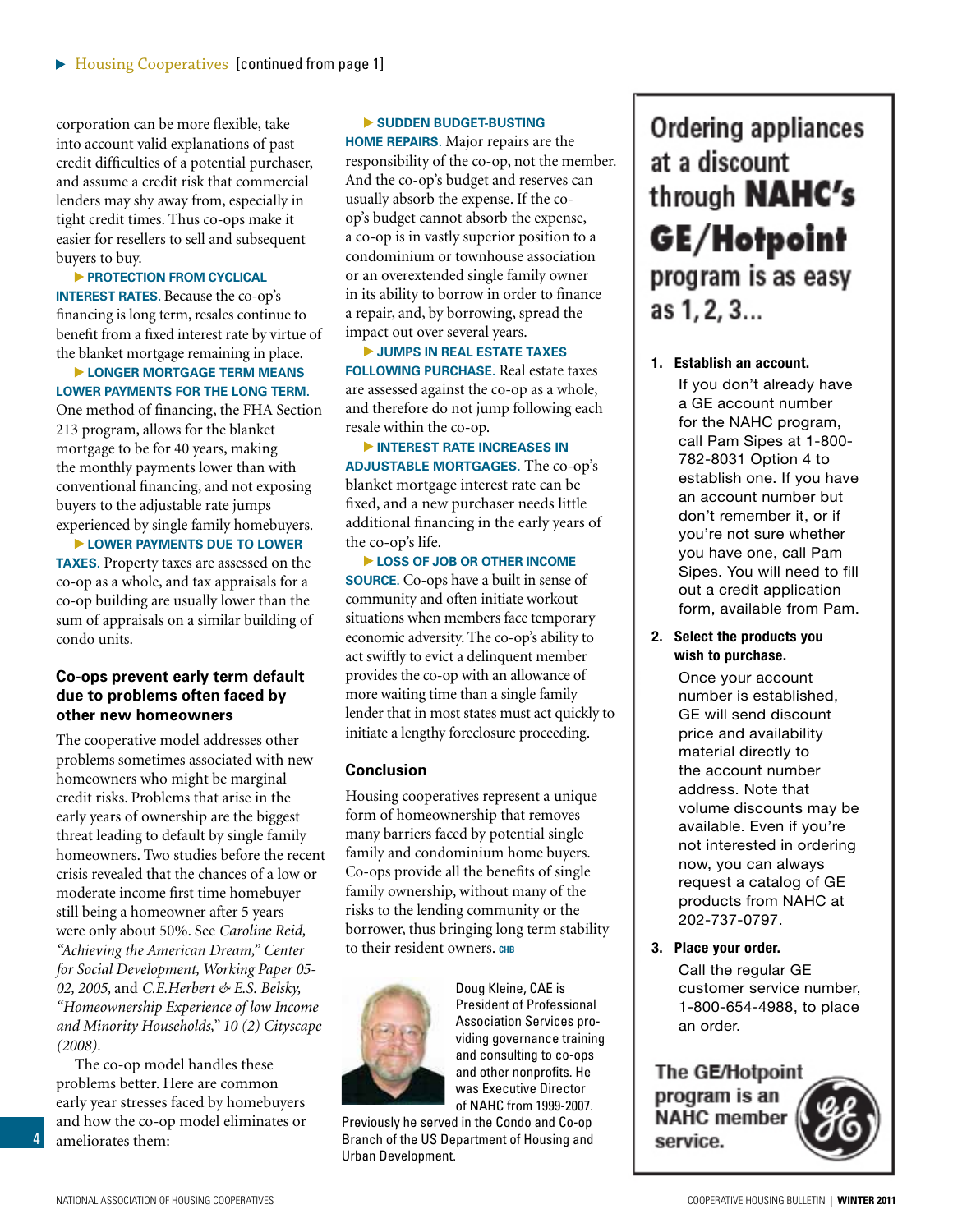## **Housing Cooperatives: Co-Ops Without Cooperation?**

*By Ken Odenheim*

<span id="page-4-0"></span>In my 45-year involvement with housing co-ops I have often been taken aback by the absence of cooperation at all levels of a co-op's operations; leadership, committees, and member participation following their initial spurts of enthusiasm. Since quite a few thousand units have my stamp on them I juggle pride and shame, satisfaction with revulsion, and consternation with despair. Does this sound too dramatic? Hardly.

**Let's be clear from the Get Go; we're not talking about poor people, people of color, the jobless or homeless. We're talking about an array of ordinary Americans, many experiencing their first bouts of home-ownership.** 



Ken Odenheim has been involved in housing co-ops since 1967. With a bilingual and bi cultural background, he helped develop more than a dozen housing coops for nearly 2,000 families in Puerto Rico in the late 1960s (see his article in the Aug-Sep 2008 CHB). He organized Housing Support, Inc. in l973 and has been on the faculty of New Mexico State University since 1979.

Then co-ops are on the drawing board, their planners are awash in positive energy and great expectations. So what goes wrong after the co-ops have been in occupancy for a few years?

Why do some co-ops fail to achieve their inherent values? Here are my thoughts, the observations of a co-op veteran who has seen initial efforts at creating quality of life, including good housing, in communities replaced by heavy-handed, insulated governance that barely delivers the housing for their owner-occupants, while neglecting or subverting other elements of community and cooperation.

Let's be clear from the Get Go; we're not talking about poor people, people of color, the jobless or homeless. We're talking about an array of ordinary Americans, many experiencing their first bouts of home-ownership. Families eager to sacrifice some individuality for the common good, contribute their time and effort, pull together, reason together, plan the future together. How does all this good will morph into neglect and negativity? I'm afraid the answer is an indictment of the human condition when left to its own devices.

Co-ops begin with a clean slate. An interim board of directors of sponsor representatives and co-op members typically constitute the body and interim committees. Either sponsor or interim board selected professional managers will conduct the day-to-day operations of the cooperative. After a year or two, sponsor reps complete their service and are replaced by the co-ops first elected board. The new board most often is enthused about its opportunities to shape the co-op's next few years but often overwhelmed with the breadth of their scope of work. Nevertheless, they forge ahead creating permanent committees and nomination chairs and members to such pivotal ones as budget, planning,

maintenance, management, and membership. A member(s) with a journalistic bent will frequently begin writing a newsletter. Such are the early years. This appears to be a successful and time-tested scenario. It is what follows these dedicated, hardworked early years that is so puzzling.

By "year three," whenever that may be, coop boards and committees are feeling their oats; they are on top of their respective games. They are confident and knowledgeable, well-versed in options and alternatives. They are given and command member respect. They have the tools to look on prior efforts with a critical eye and learn from past mistakes. And then it happens! Board confidence morphs into overconfidence. Boards begin to feel that the depth of their knowledge and experience is so vast they do not have to engage committee and co-op members for policy guidance anymore or if they do hold such exchanges, they do so with a deaf ear. And they don't see the need to test their own knowledge against that of informed and thinking professionals.

The unraveling of the co-op fabric is practically audible from this juncture. With every slight to their ideas, with each affront to their participation, committee and co-op members withdraw a little from the participatory process, give less, care less, and distance themselves from their memberowned community. Early co-op management entities, apparently without regard to the quality of their performance are often terminated during this time and replaced with a Board selected management company or their own manager, rarely as experienced with and knowledgeable about housing co-ops. The trust that members have had in their management becomes an immediate sacrificial lamb. Replacement management, often from the rental housing world turns a bureaucratic backside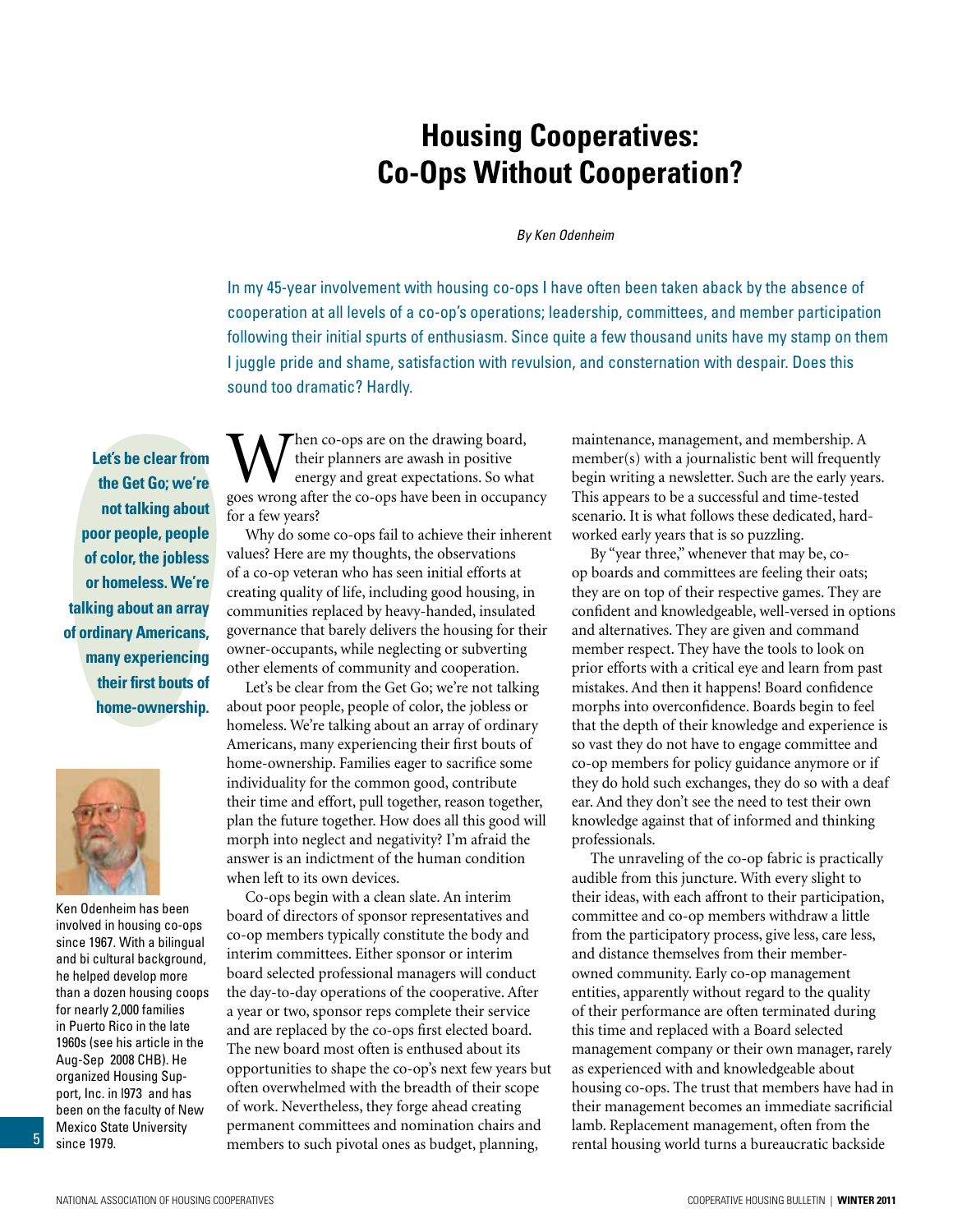<span id="page-5-0"></span>to members, already a little resentful, exacerbating the issue. When management imposes this uncaring attitude on co-op maintenance staff, and goes to a non-receptive Board, the battle lines are drawn.

The Board deals with this estrangement by doing more and more on its own and co-op members learn of substantive changes that affect them mightily, after the fact.

The timetable is not set in stone but the results appear to be. A once vibrant and active co-op with heavy member engagement has changed into a SECRETIVE council impenetrable by its member-owners. What follows is self-serving co-op governance, policies that do not benefit their residents, frequent collusion with vendors/ management companies, and sometimes outright theft, hard to uncover because co-op documents are hidden from residents.

This might not happen at all co-ops but it does in enough for us to realize both we, the coop professionals, and they, the co-op governors, are doing something very wrong indeed. How do we correct this tragedy? Concerned members may realize they need to vote new blood onto the board. Members may need to confer with one another about problems and solutions. Sometimes a respected and knowledgeable person from the outside needs to be put on the board. If conditions have deteriorated severely, a temporary receivership may be needed. Responsible membership is needed in order to meet the crisis. We must conduct on-going and continuous training and education where co-op, business management, leadership development, meetings, problem-solving, member development, goal setting, and budgeting skills are enhanced. How do we pay for it? From carrying charges, probably since it is of primary benefit for ensuring improved cooperative quality of life, financial integrity, member and co-op governor satisfaction. Other sources of funding, including grants, contributions, and pro bono professional guidance are realistic. But even if co-op carrying charges must be modestly increased, they are justified and PREREQUISITE to successful cooperative living.

#### **RESPONSE ▶ Doug Kleine**

*Doug Kleine, CAE was Executive Director of NAHC from 1999-2007. Previously he served in the Condo and Co-op Branch of the US Department of Housing and Urban Development.*

The author makes a good case concerning the problem. The answer of more education, however, is quite weak and seemingly impractical. Why is it in the interest of those in power to change their ways and re-educate the members? Why would not the downtrodden members believe such an effort is just another ruse, an opportunity, when it fails, for the board to say I told you so and rub your nose in it? Why would not a board that rewards itself with nice trips to MAHC and NAHC conferences not claim it is already spending lots of money on education? It seems to me the author's case statement leads us to structural changes in the governance model. Here are four.

**1. REVOLUTION.** Only by throwing the sneaky rascals out can the spirit of cooperation be restored (and whether that act violates "cooperative" and inclusive principles is another moral dilemma).

**2. Give up on the present and focus on THE FUTURE.** Fix what may be flawed processes. Maybe our fear of revolution and instability pushed us into the concept of staggered board terms, and maybe staggered board terms is what makes change impossible (or at least 3 successive years of elections to carry out). Maybe there should be more referendum and initiative processes in the bylaws. Maybe the bylaw amendment process should be easier to carry out. Maybe bylaws should require quarterly membership meetings. Maybe certain board actions, like hiring a manager or changing rules, should require a 2/3 board vote and a membership information meeting beforehand.

**3. RECEIVERSHIP.** There should be a way to ask a court to appoint a receiver to re-establish good governance. New South Wales, Australia, has receivership for condos. Virginia has it for condos, co-ops and HOAs. Grounds could be excessive management turnover, financial problems, evidence of deterioration such as REAC scores of below 50 or hundreds of citations by local government, and election problems including failure to hold elections or failure to call special meetings when petitioned. The concept is to let people keep their homes that would otherwise be endangered by demonstrated poor governance.

**4. Outside directors.** Outside directors can be a source of expertise and technical assistance. Yorkville Co-op in Fairfax, VA has a representative from the local housing authority on the board. Coops in Great Britain strive to have 2-3 appointed professionals on the board from outside the co-op. Almost always one is an accountant. Given the age of US stock, I would recommend one be an engineer or design professional.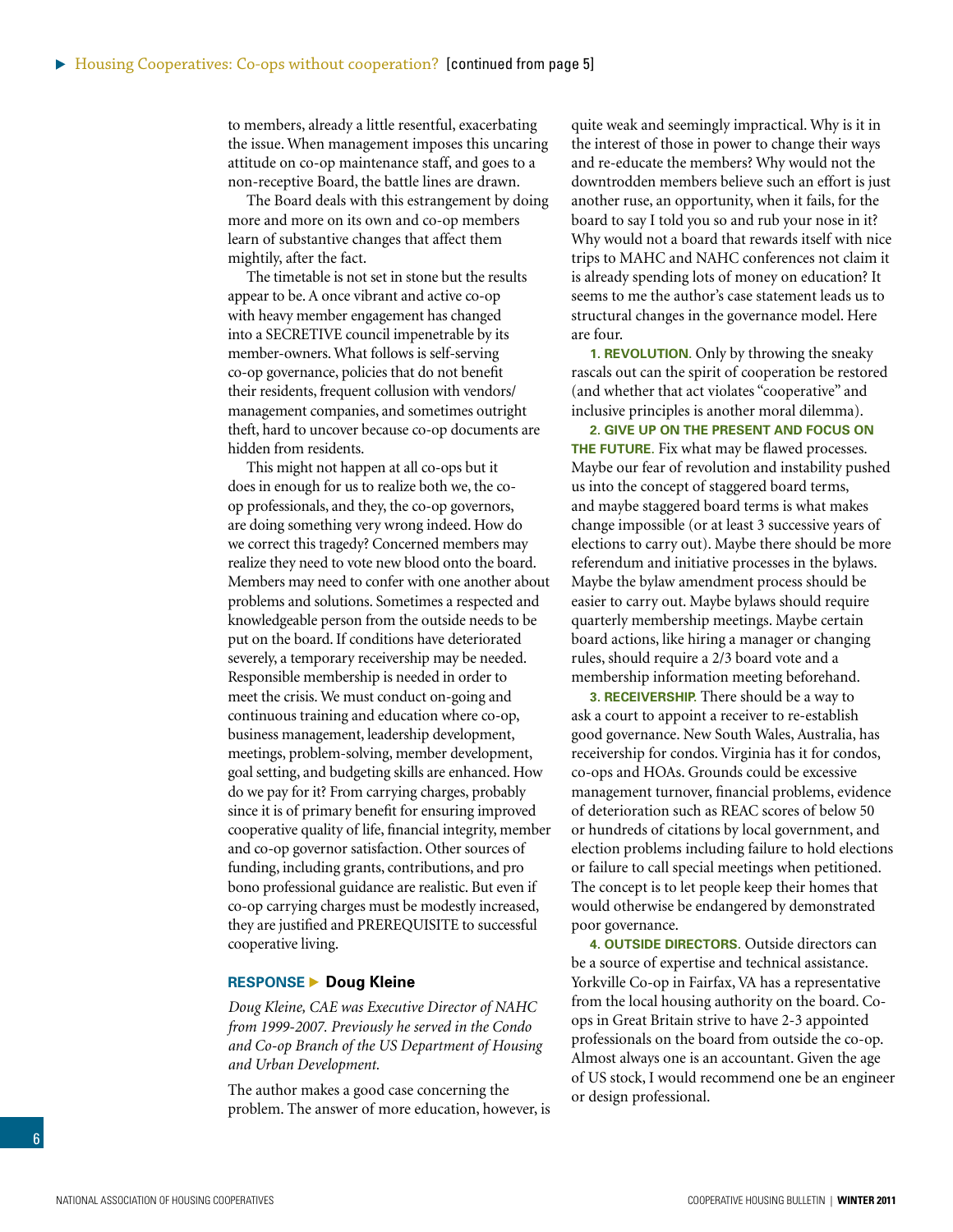#### <span id="page-6-0"></span>**RESPONSE ▶ Herbert H. Fisher**

#### *Herbert H. Fisher is an attorney in Chicago, Illinois, frequent contributor to the CHB, former NAHC President and Chairman of its Board of Directors.*

While an education solution is called for, the past cooperative education, and to a large extent today's education efforts, involved reference to the Rochdale principles with a perfunctory mention and history of events and dates without exploring the deeper philosophy of cooperative enterprise and governance.

We need to bring the roots of cooperation to our members. They need to understand it is not just another way of doing business but it is a socialeconomic philosophy; that is, cooperation vs. competition is an alternate way of life. We have to admit to ourselves, so we can convince others, that it is a challenge to the prevailing and entrenched investment capital system which destructively

dominates the world. It is a recognition that social ills and maladjustments cannot be solved by corporate and government charity, but instead by giving people the starting means towards being self sufficient through local social economic unit bounded together into national and international entities. The farmers of the upper Midwest showed the way with Land of Lakes, and in New England with Cabot Creamery, that a cooperative approach is capable of competing with and replacing investment capital firms.

We mislead readers with comments about what a long-gone developer/manager could have done. It may well be that nothing was "lost" as co-ops aged because they never had the knowledge in the first place. And the proof of that is the Rochdale 5th principle on education. If it was delivered well and delivered deeply initially, it would be self perpetuating. CHB

#### **Comments by Roger Willcox,** *the first*

*president of FCH Services, Inc., from 1952 to 1972, when FCH was the operating subsidiary of the Foundation for Cooperative Housing. He was a founder of NAHC in 1960, its president for 12 years and continues as its 'President Emeritus' and an elected member of the NAHC Board of Directors*

Ken Odenheim is one of a few still active members of my staff when FCH Services was commissioned by trustees of the Foundation for Cooperative Housing to demonstrate the potential of cooperative housing for moderate and lower income housing, after financing for housing cooperatives became available beginning in the early 1950s.

The Federal Housing Administration, (FHA), which provided the new financing, explained the program in its Information Bulletins, copies of which were given to each subscriber. But the FHA had no legislative mandate to consider quality of life aspects.

How FCH spread the new cooperative program across the USA and tried to make sure the potentials for a better quality of life and cooperative principles would be achieved is outlined in the following paragraphs.

In the 1950s, when FCH Services, Inc. was getting started, we knew there was an urgent need to provide continuing support for housing co-ops. This urgent need was why we put time and money into creating the NAHC in 1960 – to provide continuing "inspiration, education and service" to housing cooperatives nationwide. FCH staff were the field organizers for regional associations of cooperatives.

In the 1960s, FCH had one key rule: If any of the new co-ops we were creating got in any serious trouble, we would do whatever was necessary to take care of it.

 One of the biggest problems we had to deal with was the lack of "co-op friendly" property managers. We had learned that ordinary real estate managers and brokers simply did not understand not for profit housing co-ops . At best they simply ignored Rochdale principles that were inconvenient to their method of doing business. We were forced to get into the co-op management business, something we had hoped to avoid. By 1970 we were managing seventy (70) co-ops with 16,000 dwelling units. Several FCH staff members saw an opportunity and became property managers. At least three are still in the coop management business.

We also considered additional ways to ensure housing cooperatives would succeed over the years. In 1965, I and two senior Foundation Trustees visited Sweden, a small country where an organization – "HSB" – with a mission somewhat similar to FCH was organizing twice as many housing co-ops per year as we were. We verified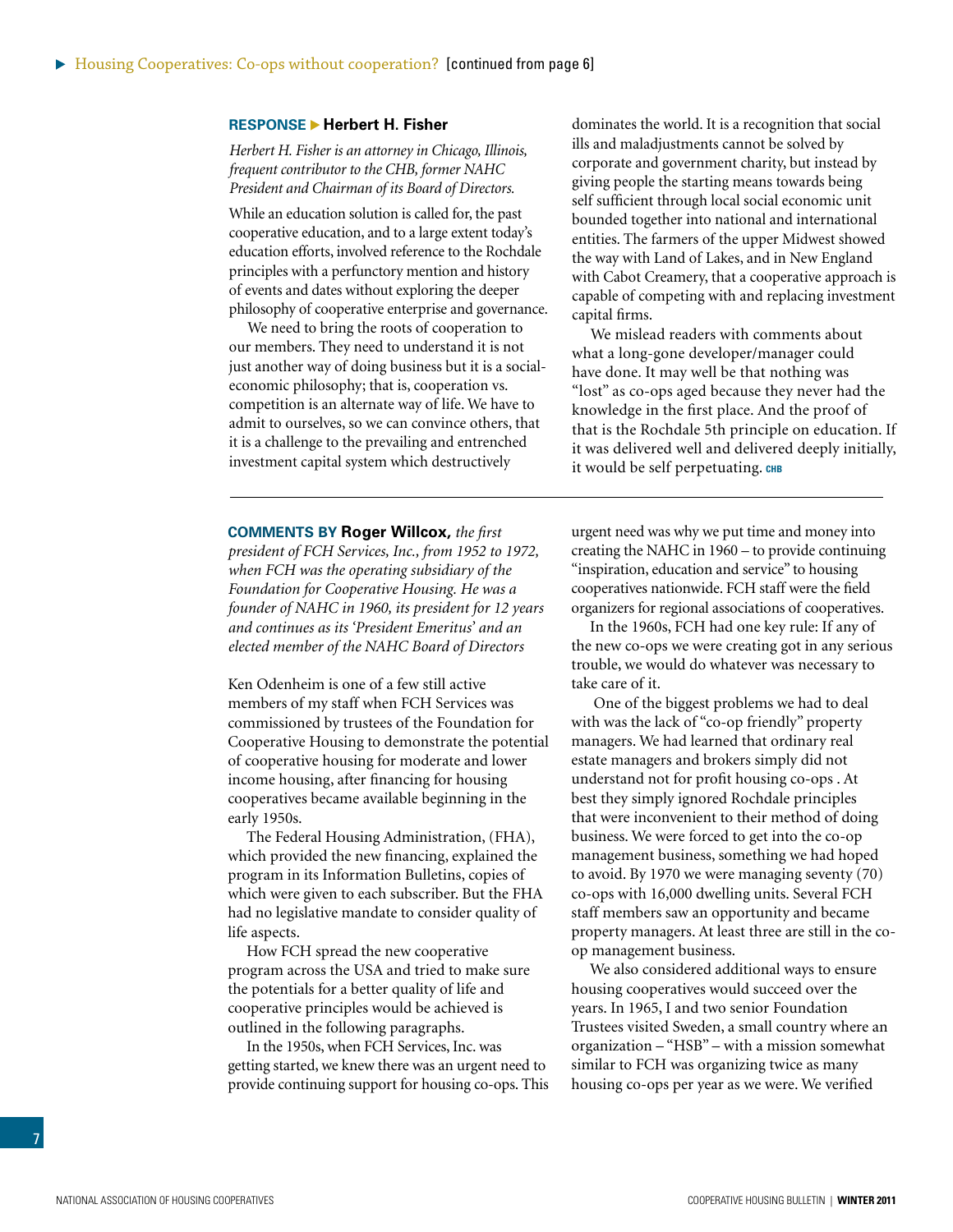that the HSB organization maintained continuing control over all their co-ops, they called it a "mother-daughter" System. It was designed to make sure "daughter" co-ops would continue to be successful in all respects over the years.

 But our Foundation Trustees and legal council would not consider any arrangement to back up our dozens of new housing co-ops like HSB does in Sweden. Meanwhile two of my former staff members, Fred and Virginia Thornthwaite, developed Cooperative Services, Inc. which today is a strong organization of housing cooperatives providing senior housing on the Swedish "mother-daughter" plan. CSI is an Association Member of NAHC.

In 1970, four of the Foundation Trustees serving on the seven member FCH Board of Directors adopted a new "FCH Mission" calling for an increase in our annual rate of 8,000 dwelling units of cooperative housing to 80,000 units per year. To do this they ordered FCH to abandon its technical services and continuing support arrangements which essentially guaranteed that all cooperatives FCH organized would succeed, leading to my resignation.

 As I predicted at the time, in a few years the failure rate of new FCH organized co-ops went up from zero to unacceptable levels. FHA officials became alarmed. Congressional supporters of cooperative housing lost interest. FCH as the primary organizer of moderate and lower income housing cooperatives outside of New York City, was abandoned and with it went the good reputation of housing cooperatives we had spent years building up.

Since 1980, no not for profit successor to FCH has emerged. What was left of the Foundation changed its name to "Cooperative Housing Foundation", now "CHF", and focused on consultant work overseas.

NAHC continues as a source of education and inspiration for existing housing cooperatives, and continues efforts to provide at least some services to its members. But it has never had a mandate to provide support in time of need to its housing cooperative members, even those whose members and boards lose sight of basic Rochdale cooperative principles. As a result, some housing

cooperatives have fallen on hard times, or decided to sell out, or to convert to a condominium form of ownership.

There are examples of housing cooperatives that got in trouble and then recovered. One such co-op is Nassau Gardens, a tenant sponsored conversion in 1979 of a 204 unit garden apartment and townhouse rental property in Norwood, MA. The Nassau Gardens story was written up in an article published in the Spring 2010 CHB.

The bottom line is – while some housing coops do fail or decide to convert to condominiums, that does not mean the cooperative form of group home ownership is faulty. Other forms of housing ownership – individually owned houses, private rentals, public rentals and condominiums have even higher failure rates.

There are two main reasons why some housing cooperatives get in trouble after initial years of successful operation:

(a) Failure to continue to follow the Rochdale cooperative principles which include continuing education and inspiration, and (b) Lack of a good source of technical support when confronted by difficulties beyond ordinary housing Board and management experience.

*Ken Odenheim's key concern is that some housing cooperatives "lose their moxie."* Their original Boards, Committees and Members begin to ignore or forget basic cooperative principles. And in time that can be a road to disaster. Frankly that's not surprising. In our country, cooperatives have to compete with "free" private enterprise. Our elected Government officials are routinely called upon to devise laws and procedures to protect the "general public" from those who put personal profit above the reasonable rights of others.

Housing cooperatives are based on "group" or "community" home ownership. Their members benefit by working together to provide more than just houses and apartments for people to live in. They are in the non-profit sector of our economy. With help provided by NAHC on a legislative level, so long as their members work together in accord with the Rochdale cooperative principles, cooperatives can and do provide "better housing for less money."

And better communities to live in as well. CHB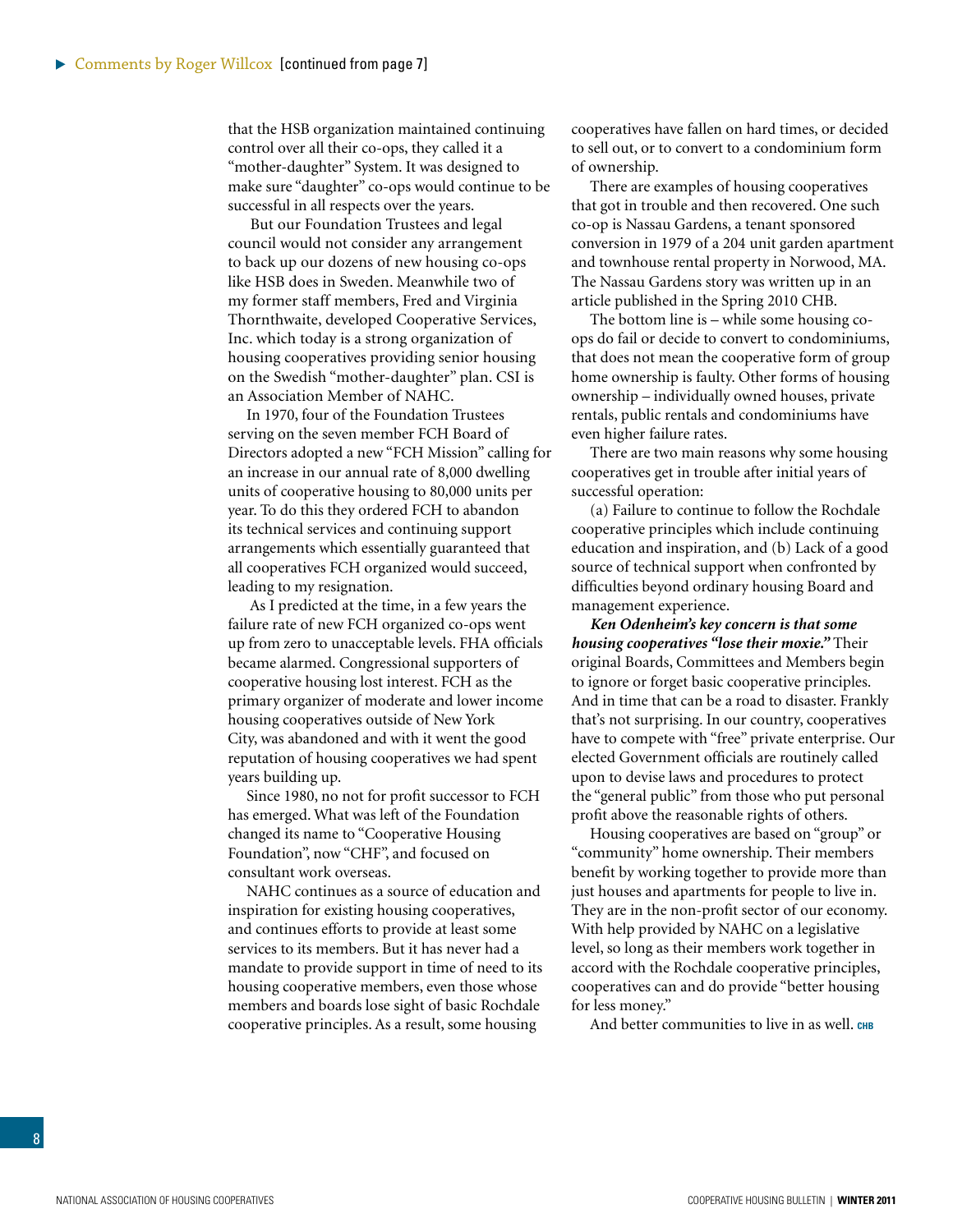## **NAHC Government Relations Agenda**

<span id="page-8-0"></span>The NAHC Government Relations Committee is our window looking out over our world. Its mission statement is brief: The Committee "provides overall guidance and assistance establishing NAHC public policy and legislative and regulatory matters." Chaired by Mary Ann Rothman, executive director of NAHC's Member Association, the Council of New York Cooperatives, CNYC, it has an experienced legislative advisor, Judy Sullivan, in Washington, D.C. who keeps us up to date on what's going on around us.

The Committee's report to the NAHC winter<br>Board Meeting held on January 29 and 30<br>in Washington D.C. is seven pages, single<br>spaced It is a major undate of its "Agenda" last Board Meeting held on January 29 and 30 in Washington D.C. is seven pages, single spaced. It is a major update of its "Agenda", last published in the CHB for January/February 2006, Here is its full text. A copy of the 2006 Agenda can be supplied by the Publications Committee on email request to w*illcoxr@juno.com.*

#### **Report Of The Government Relations Committee Meeting January/February 2011**

#### **I. Regulatory**

**A. FHFA - Transfer Tax -** On August 16, 2010, the **Federal Housing Finance Agency (FHFA)** published a **Notice of Proposed Guidance (NOPR)** directing Fannie Mae, Freddie Mac and the Federal Home Loan Bank System (the Government Sponsored Entities or GSEs) to stop investing in mortgages on properties encumbered by private or deed-based transfer fees. Housing cooperatives with deed-based transfer fees, submitted comments to the FHFA.

*Status: On February 8, 2010, the Federal Register posted the FHFA's Proposed Rule on Private Transfer Fee Covenants to begin formal rulemaking on private transfer fees. This rulemaking, which addresses comments received on a previously proposed guidance, would limit Fannie Mae, Freddie Mac, and the Federal Home Loan Banks from dealing in mortgages on properties encumbered by certain types of private transfer fee covenants and in certain related securities.* 

*Transfer fees are contractual arrangements where an owner pays a fixed amount or a percentage of the sales price at the time of transferring the property.*

*The proposed rule would exclude private transfer fees paid to homeowner associations, condominiums, cooperatives, and certain taxexempt organizations that use private transfer fee*  *proceeds to benefit the property. Fees that do not directly benefit the property would be barred.*

*With limited exceptions, the rule would apply only prospectively to private transfer fee covenants created on or after the date of publication of the proposed rule. With this formal rulemaking, comments are again being solicited and are due 60 days from publication in the Federal Register. Regulated entities are required to comply with the final rule within 120 days after its publication.*

[http://www.fhfa.gov/webfiles/19671/Private\\_](http://www.fhfa.gov/webfiles/19671/Private_transfer_fee_020111.pdf) [transfer\\_fee\\_020111.pdf](http://www.fhfa.gov/webfiles/19671/Private_transfer_fee_020111.pdf)

NAHC thanks all of its members who responded to the call to comment on the proposed Guidance explaining that transfer fees that go back into the cooperative community help preserve affordable housing.

#### **B. HUD**

**1. National Housing Trust Fund (NHTF):** The NHTF will help build and preserve housing for people with the lowest incomes.

*Status: National Housing Trust fund legislation passed Congress in July of 2008 as part of the Housing and Economic Recovery Act of 2008 but the fund has not yet been capitalized. Congress is expected take up housing finance reform this year. Advocates will work to make sure that funding for the NHTF is included in any legislation considered by Congress*

**2. Processing Instructions for Refinancing Cooperative Housing Projects Under Section 207 pursuant to Section 223(f)**. This Notice provides processing instructions and guidance to issue Mortgage Insurance for Refinancing Cooperative Housing Projects under Section 207 pursuant to Section 223(f) of the National Housing Act. HUD is currently in the process of amending 24 CFR §200.24 to allow for Cooperative mortgagors. Until the regulation is amended, it will be necessary to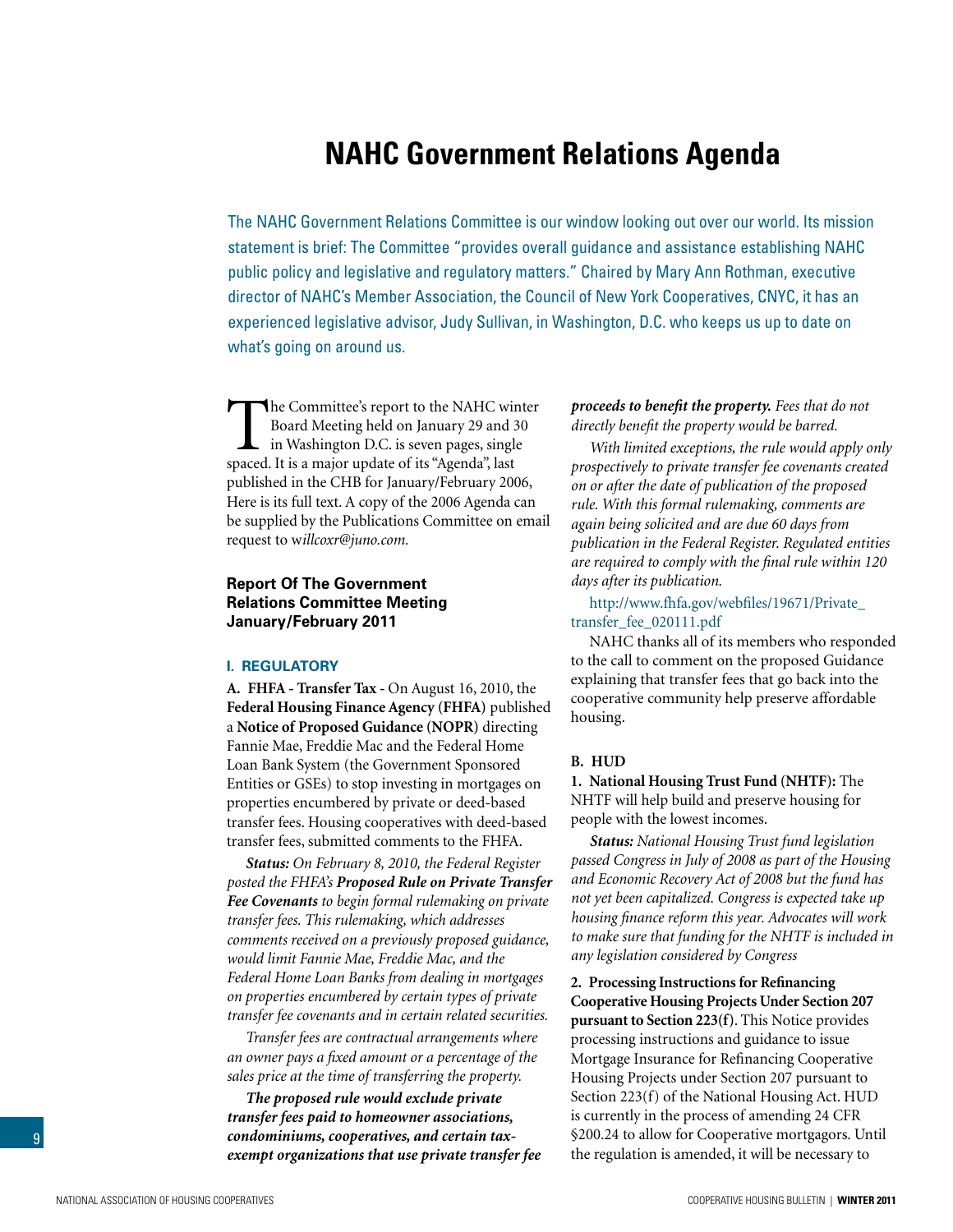<span id="page-9-0"></span>apply for a waiver of 24 CFR §200.24 in its entirety.

*Status: A Proposed Rule by the Housing and Urban Development Department was released on 02/01/2011* 

**Summary:** HUD proposes to revise its regulations governing the eligibility for FHA insurance of mortgages used for the purchase or refinancing of existing multifamily housing projects. Although the statutory language authorizing such insurance does not distinguish between rental or cooperative multifamily projects, HUD's current regulations limit FHA insurance to existing rental projects. Given the current crisis in the capital markets and the significant downturn in the multifamily market, the Department has determined that this is an appropriate time to reconsider this regulatory imposed limitation with respect to the mortgage insurance for the refinancing of cooperative projects. As mortgage lenders strive to increase capital reserves and tighten underwriting standards, the availability of financing for multifamily housing has been reduced. FHA mortgage insurance could significantly improve the availability of funds and permit more favorable interest rates than would otherwise be likely. Accordingly, this proposed rule would revise HUD's regulations to enable existing multifamily cooperative project owners to obtain FHA insurance for the refinancing of existing indebtedness.

[http://www.federalregister.gov/](http://www.federalregister.gov/articles/2011/02/01/2011-2170/federal-housing-administration-fha-refinancing-an-existing-cooperative-under-section-207-pursuant-to#p-3) [articles/2011/02/01/2011-2170/federal-housing](http://www.federalregister.gov/articles/2011/02/01/2011-2170/federal-housing-administration-fha-refinancing-an-existing-cooperative-under-section-207-pursuant-to#p-3)[administration-fha-refinancing-an-existing](http://www.federalregister.gov/articles/2011/02/01/2011-2170/federal-housing-administration-fha-refinancing-an-existing-cooperative-under-section-207-pursuant-to#p-3)[cooperative-under-section-207-pursuant-to#p-3](http://www.federalregister.gov/articles/2011/02/01/2011-2170/federal-housing-administration-fha-refinancing-an-existing-cooperative-under-section-207-pursuant-to#p-3)

**3. Reverse Mortgages**- **Home Equity Conversion Mortgages (HECM's):** Without HUD guidelines the institutions of the secondary market will not purchase reverse mortgages on cooperative units.

*Status: Senators Schumer (D-NY) and Menendez (D-NJ) sent a letter to HUD (FHA) on April 27, 2010 urging release of Guidelines for HECMs for housing cooperatives. To date, HUD has not released guidelines, and recent conversations indicated that they will continue to be delayed. Judy Sullivan will continue to press for their release.* 

#### **4. Important HUD Documents**

**The following is a list of key HUD documents with links to internet locations.**

- **a. HUD Strategic Plan 2010 to 2015**  [http://portal.hud.gov/hudportal/HUD?src=/](http://portal.hud.gov/hudportal/HUD?src=/program_offices/cfo/stratplan) [program\\_offices/cfo/stratplan](http://portal.hud.gov/hudportal/HUD?src=/program_offices/cfo/stratplan)
- **b. HUD Integrated Pest Management:** [http://www.hud.gov/offices/pih/programs/ph/](http://www.hud.gov/offices/pih/programs/ph/phecc/pestmang.cfm) [phecc/pestman](http://www.hud.gov/offices/pih/programs/ph/phecc/pestmang.cfm)g.cfm
- **c. HUD Guidelines for Sections 202 and 811** (not yet published)
- **d. HUD Handbook 4350.1 Revisions:**  [http://www.hud.gov/offices/adm/hudclips/](http://www.hud.gov/offices/adm/hudclips/handbooks/hsgh/4350.1/index.cfm) [handbooks/hsgh/4350.1/index.cfm](http://www.hud.gov/offices/adm/hudclips/handbooks/hsgh/4350.1/index.cfm)
- **e. HUD Chapter 6 Management and Occupancy Review (MOR)**  [http://www.mahma.com/](http://www.mahma.com/index.php?option=com_content&view=article&id=329:hud-handbook-43501-chapter-6-conducting-management-reviews-change-2&catid=37:member-news&Itemid=50) [index.php?option=com\\_](http://www.mahma.com/index.php?option=com_content&view=article&id=329:hud-handbook-43501-chapter-6-conducting-management-reviews-change-2&catid=37:member-news&Itemid=50)

[content&view=article&id=329:hud](http://www.mahma.com/index.php?option=com_content&view=article&id=329:hud-handbook-43501-chapter-6-conducting-management-reviews-change-2&catid=37:member-news&Itemid=50)[handbook-43501-chapter-6-conducting](http://www.mahma.com/index.php?option=com_content&view=article&id=329:hud-handbook-43501-chapter-6-conducting-management-reviews-change-2&catid=37:member-news&Itemid=50)[management-reviews-change-](http://www.mahma.com/index.php?option=com_content&view=article&id=329:hud-handbook-43501-chapter-6-conducting-management-reviews-change-2&catid=37:member-news&Itemid=50)[2&catid=37:member-news&Itemid=50](http://www.mahma.com/index.php?option=com_content&view=article&id=329:hud-handbook-43501-chapter-6-conducting-management-reviews-change-2&catid=37:member-news&Itemid=50)

- **f. Chapter 14 (November 2010) Partial Payment of Claims, Loan Modifications, Revises Mortgages:**  [http://www.hud.gov/offices/adm/hudclips/](http://www.hud.gov/offices/adm/hudclips/handbooks/hsgh/4350.1/43501c14HSGH.pdf) [handbooks/hsgh/4350.1/43501c14HSGH.pdf](http://www.hud.gov/offices/adm/hudclips/handbooks/hsgh/4350.1/43501c14HSGH.pdf)
- **g. HUD Management and Improvement Operating Plan (MIO)** Revised
- **h. Section 8 Renewal Guide**  Substantial Changes [http://www.hud.gov/offices/hsg/mfh/exp/](http://www.hud.gov/offices/hsg/mfh/exp/guide/s8renewpgchg20101209.pdf) [guide/s8renewpgchg20101209.pdf](http://www.hud.gov/offices/hsg/mfh/exp/guide/s8renewpgchg20101209.pdf)
- **i. Enterprise Income Verification System:** [http://www.hud.gov/offices/pih/programs/ph/](http://www.hud.gov/offices/pih/programs/ph/rhiip/uivsystem.cfm) [rhiip/uivsystem.cfm](http://www.hud.gov/offices/pih/programs/ph/rhiip/uivsystem.cfm)
- **j. Section 8 Renewal Guide** Substantial changes;
- **k. Section 223(f) Refinance changes**  harder to obtain;
- **l. Real Estate Assessment Center Inspections (REAC) – New Guidelines –** [http://www.hud.](http://www.hud.gov/offices/reac/aboutreac.cfm) [gov/offices/reac/aboutreac.cfm](http://www.hud.gov/offices/reac/aboutreac.cfm)

More Discretion to be given to **local HUD hub**  PIH-REAC has provided technical review guidelines in the Federal Register at [24 CFR Part](http://www.hud.gov/offices/reac/pdf/uniform_stds.pdf)  [200.857](http://www.hud.gov/offices/reac/pdf/uniform_stds.pdf) and [24 CFR Part 902.68.](http://www.hud.gov/offices/reac/pdf/591.pdf)

#### **II. Congressional**

Because the new Congress has just begun to meet and the House has new Republican leadership, there was no way to foresee whether any legislation not passed in the previous session will be reintroduced this year. As always, Judy Sullivan will closely track the issues that are important to NAHC and its members and will seek every opportunity to insert housing cooperatives into appropriate legislation.

**1. VA Legislation** to amend PUBLIC LAW 109- 461, and the current VA Guidelines (VA Circular 26-08-6) to:

- include limited equity cooperatives;
- remove the FNMA approval requirement;
- require the VA to provide a simple and clear procedure for veteran's to obtain low interest loans to purchase housing cooperatives; and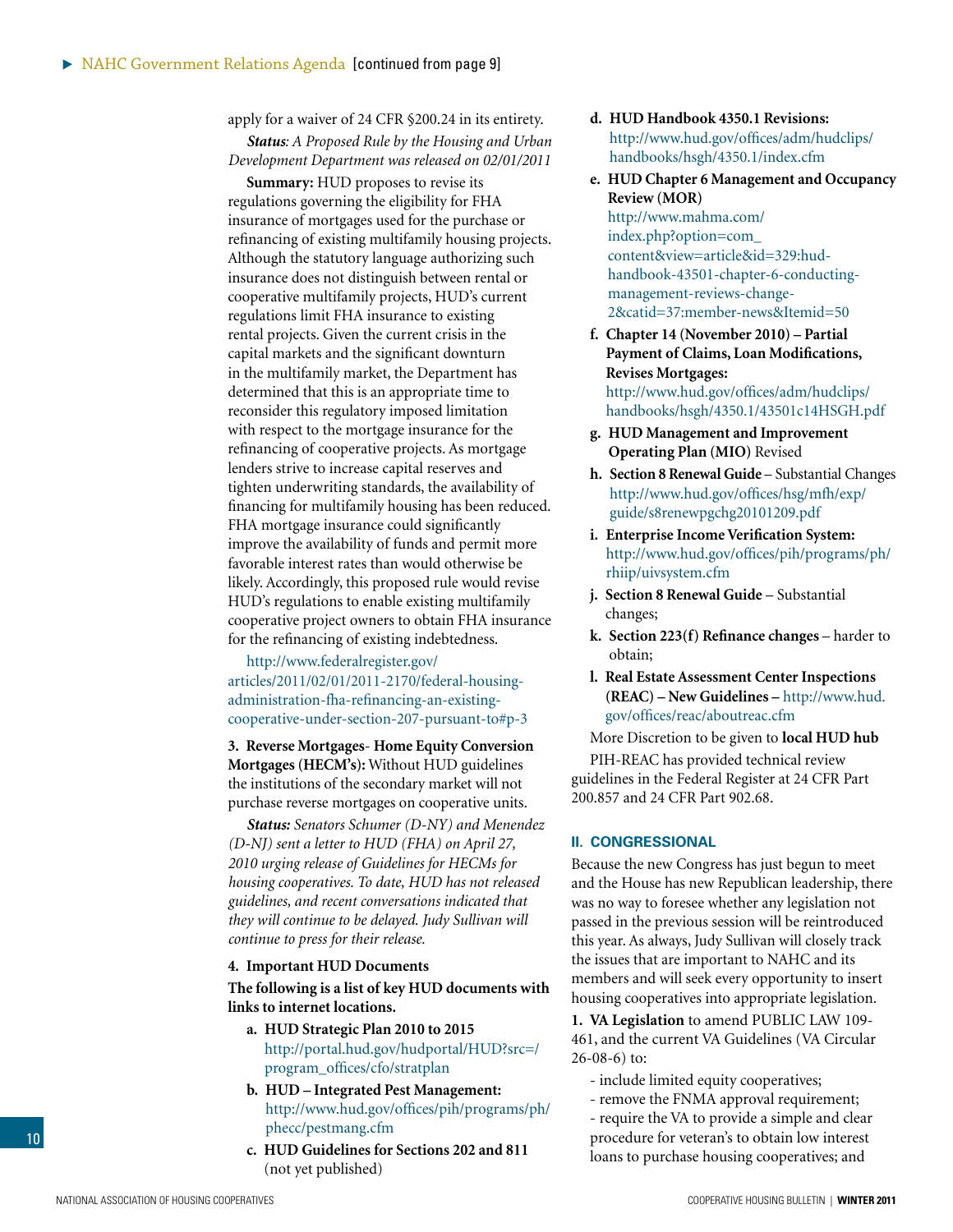<span id="page-10-0"></span>- make permanent the opportunity for veterans to purchase coop units with low interest VA share loans.

Because the current legislation sunsets at the end of this year, it is vital that some action be taken in this session.

*Status: On December 21, 2010, Representative Maloney introduced H.R.6567, a bill "To amend title 38, United States Code, to improve and make permanent the Department of Veterans Affairs loan guarantee for the purchase of residential cooperative housing units, and for other purposes." The bill was referred to the House Committee on Veterans' Affairs.*

*Action: Representative Maloney to reintroduce this bill in the 112th Congress. Seek Senator Schumer's support for a companion Senate bill* 

#### **2. H.R 1106–Protect assessments in cram down mortgage legislation:**

*Status: H.R. 1106 approved by House on March 5, 2009 and Referred to Senate Committee on Banking, Housing, and Urban Affairs. The bill had 24 cosponsors. Watch for bill to be reintroduced in 112th Congress.*

**3. PETRA (HR4868) -** The Administration's Proposal to Preserve and Transform Public and Assisted Housing: The Transforming Rental Assistance Initiative.

**Background:** Since the 1950s, HUD has subsidized about 1.7 million rental units in over 23,000 privately-owned, multi-family properties that are typically affordable to low-income tenants. Many of these units are over forty years old and in need of recapitalization. A 2004 Government Accountability Office (GAO) report found that over 193,000 subsidized units were projected to become market rate housing in the next 10 years when the HUD-subsidized mortgage matures and the mortgage subsidy and low-income affordability restrictions attached to the property terminate. GAO estimated that approximately 200,000 individuals in over 101,000 units with no other subsidy attached to the property would be at risk of paying higher rents because there were no existing tenant protections such as enhanced vouchers to protect the tenants from paying higher rents or being evicted when the mortgage matures. [H.R. 4868, the Housing](http://financialservices.house.gov/Key_Issues/HR4868_Housing_Preservation_and_Tenant_Protection/hr4868_bill_text.pdf)  [Preservation and Tenant Protection Act of 2010,](http://financialservices.house.gov/Key_Issues/HR4868_Housing_Preservation_and_Tenant_Protection/hr4868_bill_text.pdf) addresses the issues outlined in the GAO report and a host of other issues related to protecting the significant investment made by the federal government in helping construct and maintain housing for low and moderate income tenants, many of whom are elderly or disabled.

*Status: Representative Barney Frank (D-MA) introduced H.R. 4868, the Housing Preservation and Tenant Protection Act of 2010, which would provide important tools needed to preserve privately owned federal- and state-assisted housing and protect tenants. On July 27, 2010, the House Financial Services Committee reported the measure to the full House. Bill was pending in several other committees.* With Barney Frank no longer chairing this committee, this legislation may not necessarily be reintroduced (see HR 6468 below which is similar and is more likely to be reintroduced in this legislative session).

**Action**: Seek to insert in the legislation conversion to housing cooperatives in order to preserve affordability eligibility for buildings where owners who want to opt out or for buildings in poor conditions threatened with loss of subsidy. Possibly similar to the LIHRPA program but limited to housing cooperatives.

#### **4. Sections 811 and 202 Legislation**

- a. S. 1481, the *Frank Melville Supportive Housing Investment Act of 2009,* modifies the Section 811 Supportive Housing for People with Disabilities program. The bill improves the Section 811 program in several ways. It authorizes a demonstration program within the existing Section 811 program to promote community integration for people with disabilities. Under the demonstration, developers can combine rental assistance from Section 811 and other capital subsidy programs, making it easier to provide supportive housing within mainstream developments and increase the number of units provided through Section 811. Second, the bill improves the Section 811 production program by providing states and localities a new infusion of critically needed capital and project-based rental assistance funding.
- b. The *Supportive Housing for the Elderly Act* modifies the **Section 202 Supportive Housing for the Elderly program.** It provides the first update to the Section 202 program since its creation more than 50 years ago. It strengthens and modernizes how the program supports the development and preservation of housing for very low income seniors. Specifically, it improves the condition of senior housing, particularly the oldest Section 202 properties, and preserves existing developments, making new construction easier. Changes to the program's service coordination and assisted living components enhance seniors' ability to age in place in Section 202 properties.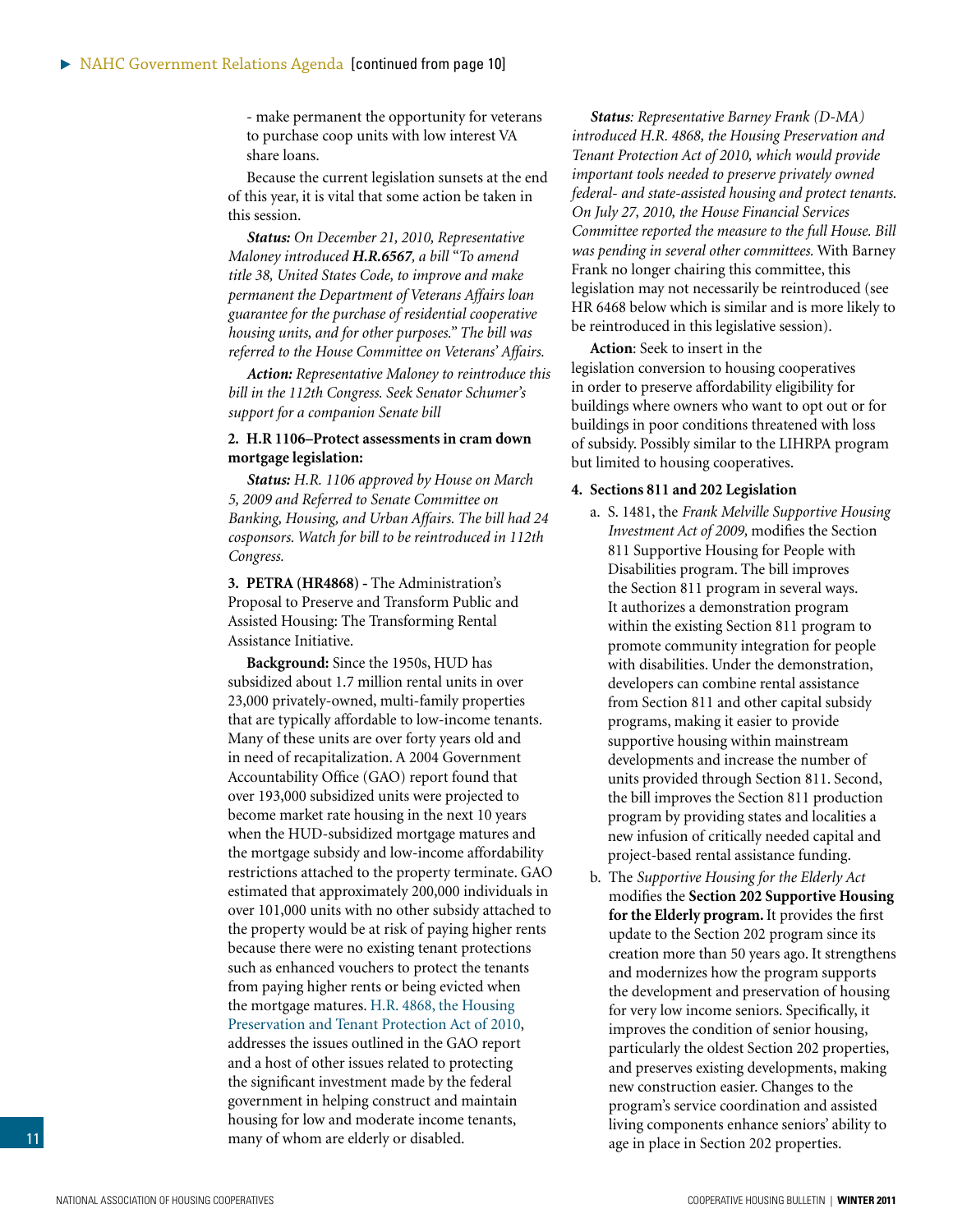*Status: On December 21, 2010, Congress passed this legislation. It has been signed into law by the President.*

#### *5.* **HR 6468 – Rental Housing Revitalization**

**Act –** A bill to authorize the Secretary of Housing and Urban Development to initiate a voluntary multi-year effort to transform properties with rental assistance contracts under various programs into properties with long-term, property-based, sustainable rental assistance contracts that include flexibility to address capital requirements, to enhance resident choice, and to streamline and simplify the administration of rental assistance; to the Committee on Financial Services.

*Status: Introduced 12/1/10, in lame duck session, by Rep. Keith Ellison (D-MN) and referred to House Financial Services Committee. Will need to be reintroduced and will get a new bill number.*

#### **6. Land Only Cooperatives/Revised Section 216 –**

*Status:To date, legislation has not been introduced that would enable mobile and modular home cooperatives to have the tax benefits other housing cooperatives have under Section 216*



#### **III. Organizations**

**NCBA: The National Cooperative Business Association:** Coop development in the USA. Current activities include plans (and funding) for a feasibility study of converting rental housing to cooperatives in rural areas.

*Action: An Advisory Committee is being formed, and Vernon Oakes, as chair of the Development & Preservation Committee, has agreed to represent NAHC on this Advisory Committee.* 

**CAI:** NAHC partnered with CAI to combat the FHFA proposal to prohibit Freddie Mac and Fannie Mae from purchasing loans in communities with transfer fees*.* 

**NLIHC:** Judy Sullivan has worked with the National Low Income Housing Coalition and has frequently shared with NAHC members information from their website.

**NAHMA:** Greg Carlson is an executive member of the National Affordable Housing Managers Association (and executive director of the New York chapter).

*Action*: *The Government Relations Committee will continue to build on these valuable relationships.* 

#### **IV. OTHER**

#### **2012 International Year of Cooperatives (IYC) – NAHC participation**

**NCBA** is leading the national effort to promote the International Year of the Cooperative in 2012. NCBA has formed a Task Force where all the major cooperative sectors are represented. Judy Sullivan represents NAHC on this Task Force. At the January Board Meeting she led a discussion of how NAHC and its members can/will promote the International Year of Cooperatives at home and in the public eye. CHB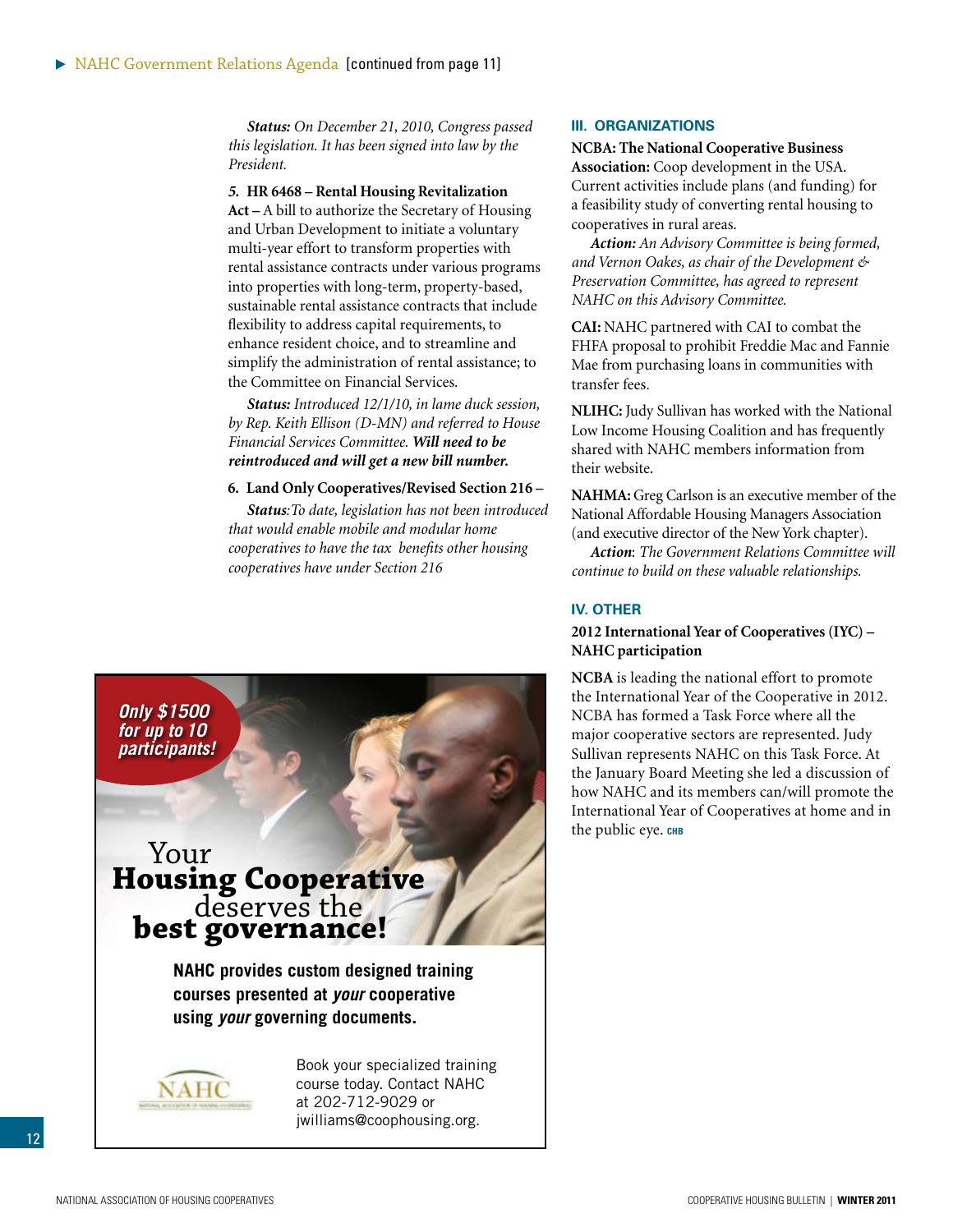## <span id="page-12-0"></span>**Clarifying the Not For Profit /Non Profit Confusions**

*By Paul Wieland, CPA and Herbert Fisher, Esq.*

With the first creation of a housing cooperative using FHA insured financing, confusion arose as to whether housing cooperatives were non profit (in terms of state or federal income tax exemption) or whether they were not for profit (determined by the state statute under which the cooperative was created). This confusion appears to be due to wording in the National Housing Act providing for specific benefits for housing cooperatives and other "non profit entities qualifying for FHA insured mortgages.

**Organizations eligible for tax exemption are limited to those engaged in activities such as religious, educational, charitable, scientific, literary, public safety testing, amateur sports competition, and prevention of cruelty to children or animals.** 

Paul Wieland is a CPA with more than 33 years of public accounting experience. He is President of Wieland & Company, Inc., a Chicago area based CPA firm which had its beginnings in 1989. The firm's sole focus is auditing primarily in the affordable housing industry. The firm presently performs about 50 annual audits and has a heavy emphasis in housing cooperatives.

Herbert H. Fisher is an attorney in Chicago, Illinois, frequent contributor to the CHB, former NAHC President and Chairman of its Board of Directors.

The use of the word "non profit" was<br>inadvertent but reflected the intent the even limited dividends could not be<br>by investors or mortgagors under these pro inadvertent but reflected the intent that even limited dividends could not be realized by investors or mortgagors under these programs without prior HUD approval. The concept of tax exemption seemed to be the most controlling. However, in reality, the cooperative entities created to be eligible mortgagors under these programs were not even eligible to be tax exempt under either federal or state laws.

To be tax-exempt, an entity must file appropriate applications and be approved by the IRS for tax-exempt status. Organizations eligible for tax exemption are limited to those engaged in activities such as religious, educational, charitable, scientific, literary, public safety testing, amateur sports competition, and prevention of cruelty to children or animals. Thus, HUD's requirement that housing cooperatives may only use funds for the maintenance of its occupants' housing means tax-exempt status is an upfront non starter. For many years this also led to confusion as to whether cooperatives with HUD programs were considered for-profit or not-for-profit entities. The distinction was important because not-for-profit entities are subject to Single Audits under OMB A-133 and forprofit entities follow the Consolidated HUD Audit Guide for their audits. In June 2009 HUD clarified that all cooperatives would be considered not-forprofit entities subject to Single Audits under OMB A-133. This further confused the picture since some housing cooperatives then concluded that they must be tax exempt or tax exempt qualified as a result of being treated as a not-for-profit by HUD.

To clarify, even though cooperatives may be organized under state not-for-profit statutes and HUD considers them to be not-for-profits for audit purposes, they do not qualify as tax-exempt entities. Instead, they are considered taxable entities and file corporate income tax returns (Form 1120-C).

The not for profit concept is also confused by its historical origins. In the 1950s in most states not for profits were equivalent to the tax term "non-profit." State incorporation statutes were amended to expand the sole not for profit purpose of religious, educational and charitable to include business operations on a not for profit basis.

The bottom line today is that housing cooperatives can also be business operations, albeit, not for profit, and cannot….cannot…legally qualify for not for profit tax exemptions. The Rochdale Cooperative pioneers did not envision tax exempt cooperative businesses, nor is there any reason they should be.

It does not matter as to tax liability whether a co-op is exempt or not, since a) housing co-ops generate significant depreciation that offsets any net operating surplus, b) any surplus can be sheltered under Subchapter C and Rev Rul 70-609—applying it to next year's carrying charges.

 While there is little potential benefit to being tax exempt, it is still a good idea to operate on a nonprofit basis in accordance with the Rochdale Principles. CHB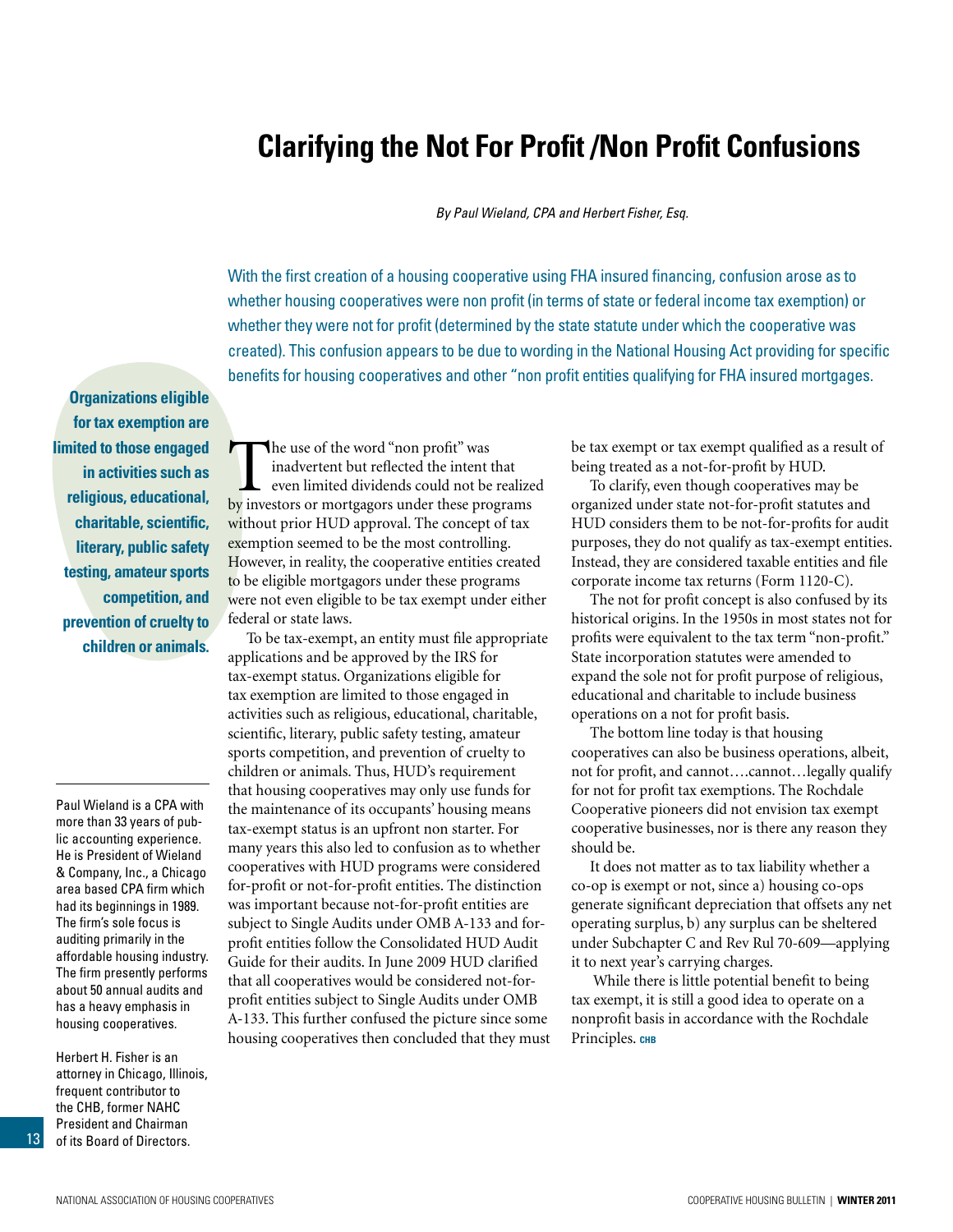## <span id="page-13-0"></span>**People and**

### **Places Meet the recent additions to NAHC's Board of Directors**



Tony was appointed to the NAHC Board at the New Orleans meeting for a one year term.

Tony Beck enlisted in the marines after high school and served eight years, including three combat tours in Vietnam, achieving the rank of staff sergeant E-6. He then entered the security field, later joining the sheriff's department in San Saba County, Texas as a Deputy. After law enforcement he started driving for a union

freight company, and met his future wife Sharon while driving thru Michigan. Tony has four grown step-children and twelve grandchildren.

Mr. Beck currently serves as 1st VP on the Board of Directors at Georgetown Place Co-op in Taylor, MI where he has lived for 23 years. At Georgetown he is a certified First Responder on the CERT team (Community Early Response Team), certified in CPR and American Red Cross First Aid Training. He and his wife help with flower planting and organizing activities for the children.

Mr. Beck is also a very grateful recovery alcoholic and active member of AA. He chairs meetings, leads tables, gives open table talks and has spoken to students at several surrounding middle schools. He also sponsors four members in their recovery and reports that by the grace of god he just celebrated 15 years without a drink.

Mr. Beck believes that co-op's are a wonderful place to raise a family and enjoy retirement. He is proud to have been appointed to the NAHC Board and looks forward to serving. "God bless America and Go Co-Op's."



#### **Wendy Harshaw**

Wendy was elected to the NAHC Board at the New Orleans meeting for a threeyear term. She has been on the Board of Coolidge Terrace Cooperative in Oak Park, Michigan, for three and a half years and currently serves as president.

Miss Harshaw has a degree in sociology, with a concentration in community development. She has worked in healthcare for more than 20 years, where her most recent position was Director of Sales and Marketing for one of the largest assisted

Living communities in the country. She has also worked in various management capacities including marketing, account management, intake, direct care, and business banking.

Her recent decision to follow her passion to giving back to the community around her led to a project working with disadvantage individuals. After working with the affluent for many years, she saw the need to support others.

Miss Harshaw is a loving aunt of five, all of whom she adores and loves spoiling. She loves to travel, read and learn new things and is currently taking a conversational Spanish course. She has lived in Georgia, New York, New Jersey and Michigan where she was raised.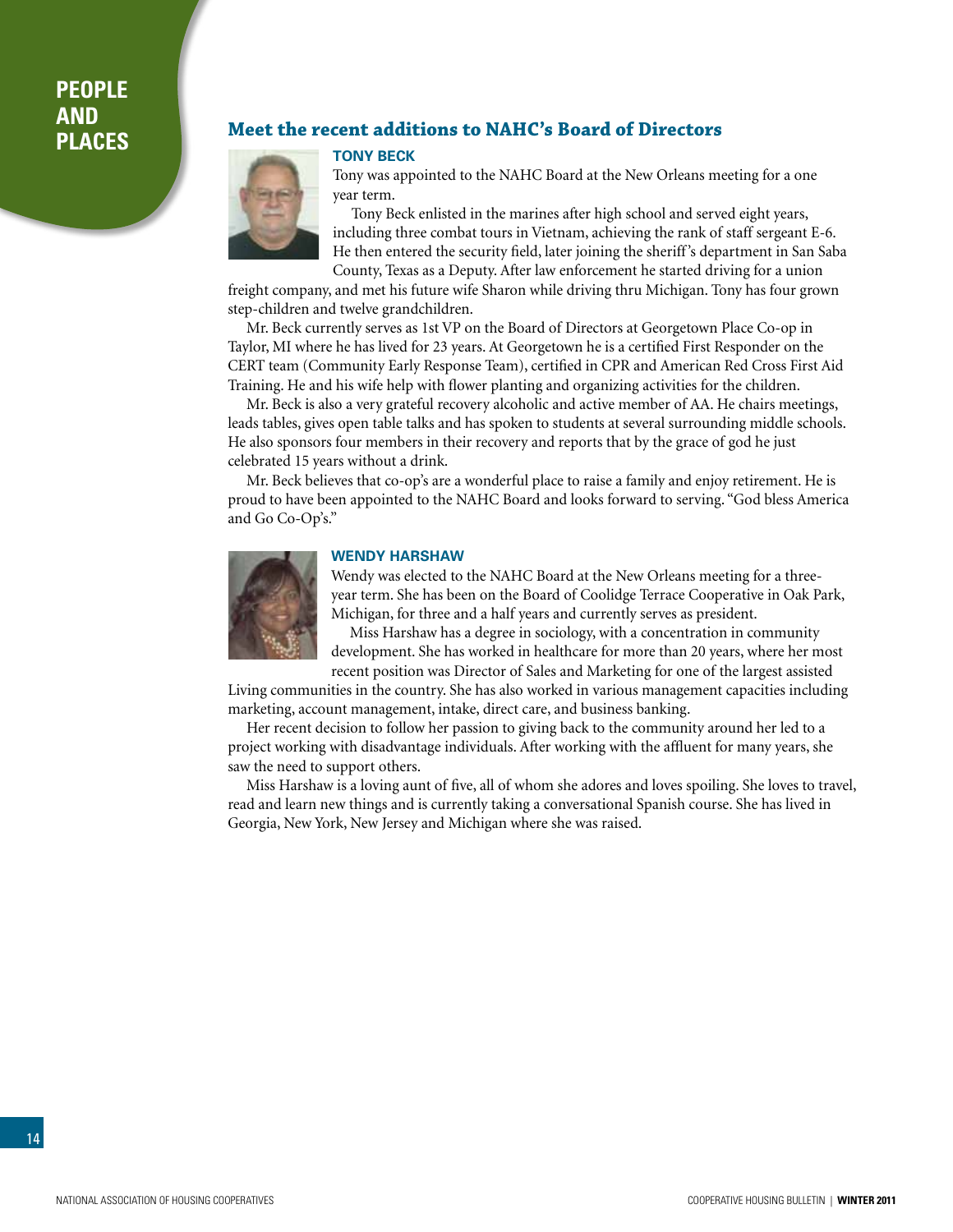[\[continued from page 14\]](#page-13-0)

#### <span id="page-14-0"></span>**People and Places**

#### **Massachusetts Homestead Law Revised**

A comprehensive overhaul of the Massachusetts Homestead Law goes into effect March 2011. The law provides protection to homeowners from creditors. The new law covers cooperative shareholders as well as other homeowners. In addition, all manufactured home owners receive protection; the previous law only covered manufactured homes owner by an elderly or disabled person.

#### **Community Land Trust News**

Champlain Land Trust, together with the City of Burlington, VT, won the 2010 Award of Excellence in Sustainable Community Development sponsored by the Home Depot Foundation for a 32 unit urban cohousing development with nine permanently affordable units. Champlain Land Trust also won this award in 2006. In 2008 the Trust received the United Nations World Habitat Award. The Trust has created over 2100 units of affordable housing. **chb**

## **Registered Cooperative Manager Courses**

Registered Cooperative Manager (RCM) courses will be offered in March AND November this year, thanks to popular demand for this cooperative housing manager certification program. Courses will be offered March 29-30, 2011, at the NAHC's metro/ subway accessible offices in Washington D.C., or join us prior to the Annual Conference, where the courses will be taught from November 7-9 in San Juan, Puerto Rico.

#### **Click here to download the RCM Information [Sheet, which includes a Registration Form.](http://www.coophousing.org/DisplayPage.aspx?id=146&bMenu=88&bItem=146)**

#### **Program Information**

The Registered Cooperative Manager (RCM) program helps the cooperative housing management profession achieve ever-increasing higher professional standards, expectations, and rewards. The RCM designation is awarded to managers who meet standards of excellence, understanding, and achievement in the area of cooperative housing management following participation in a series of courses, then a passing grade in certification exams.

RCM courses help develop skills necessary for a successful career in management. The courses refine the understanding of housing cooperatives, renew dedication to the principles of cooperative housing, codify the ethics of cooperative housing management, and improve housing management practices.

The courses cover three topics fundamental to the profession: Ethics, Business, and the History of Housing Cooperatives, and are intended to enrich the candidate's understanding and appreciation for cooperative housing and the ownership value housing cooperatives can offer to their members as a supplement to the operating policies of the participating cooperative.

The RCM Certification program is the only nationally-

#### **Recently Certified RCM's Report:**

*"The class provided me with the knowledge that I've been trying to obtain for years"*

*"The courses offer instructors that really know their business."*

*"There is no other organization geared specifically to co-ops and we can improve our skills and offer experiences to others."* recognized designation and certification specializing in Cooperative Management recognized by the Registered in Apartment Managers (RAM program). RCM is a sought-after professional designation for cooperative housing managers.

The Registered Cooperative Manager program is an affiliate of the National Association of Housing Cooperatives.

1444 I Street NW, Suite 700 Washington, DC 20005 Phone 202-737-0797 Fax: (202) 216-9646 Email: info@nahc.coop **[Click to go to RCM web page.](http://www.coophousing.org/DisplayPage.aspx?id=146&bMenu=88&bItem=146)**

#### **RCM 2011 Board of Governors**

Gregory J. Carlson, Chair, Carlson Realty, Inc. Forest Hills, NY Vernon Oakes, Oakes Management, Inc., Washington, DC Ralph Marcus, Marcus Management, Inc., Farmington Hills, MI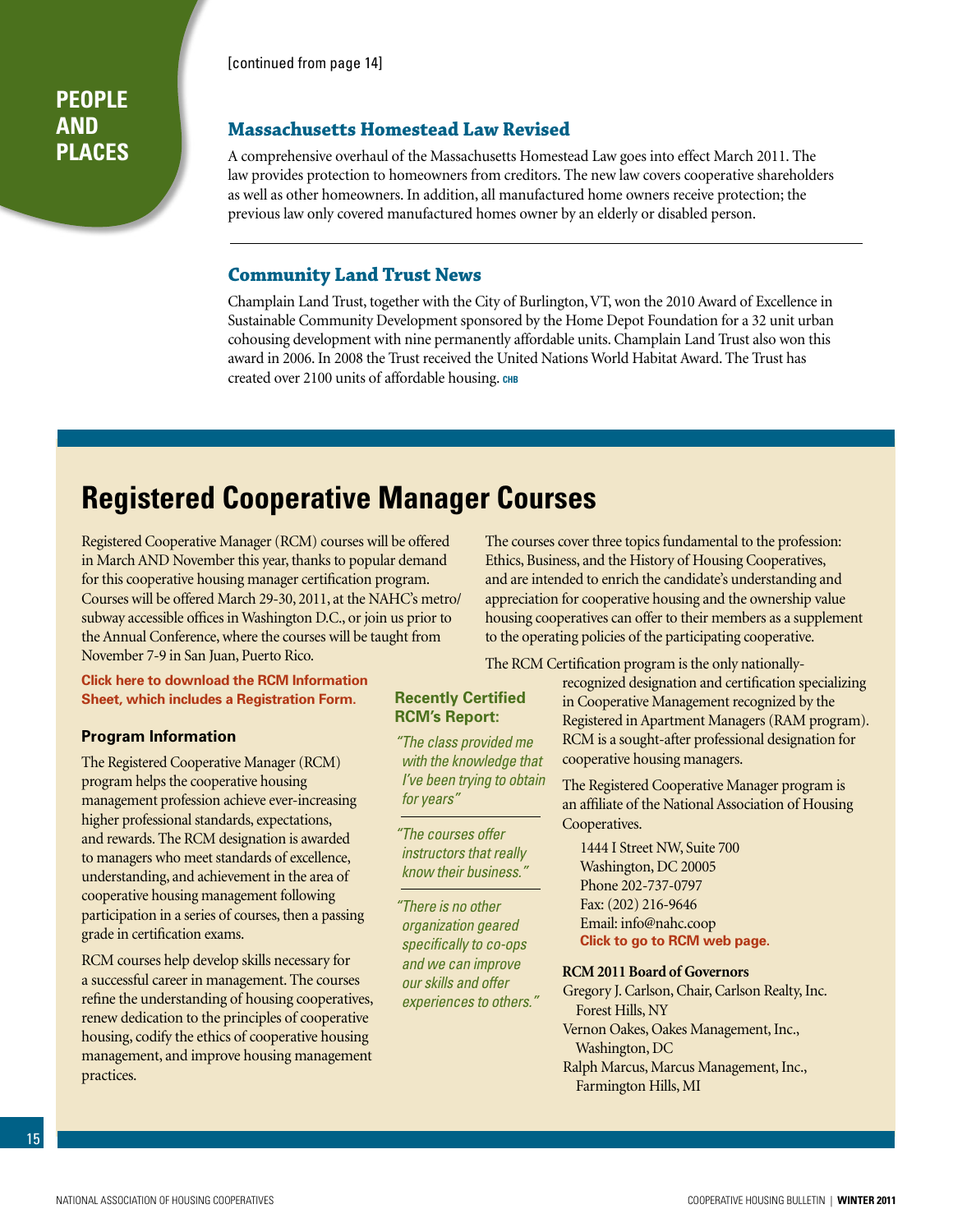#### <span id="page-15-0"></span>**The Cooperative Developers' Corner**

NAHC's members include formerly and currently active individuals interested in establishing more housing cooperatives. They agree that properly organized and supported housing cooperatives provide "better housing for less money" than comparable rental or individually owned housing. This "Corner" is open to their contributions.



#### **Grand Forks, ND**

Grand Forks Cooperative Housing, Inc. (GFCH) was formed as a North Dakota nonprofit corporation in October 2010. Inspired by housing cooperatives in Wisconsin and Michigan, GFCH offers its members an inexpensive alternative to traditional home ownership and apartment renting.

This nine unit zero-equity co-op features two large kitchens, and the co-op plans to offer meals every night to the larger community under a boarding plan. The co-op also has free laundry facilities and a co-op garden next door. The garden

is run by a local grocery co-op, and two of the founders of the housing co-op are also on the grocery co-op board and were active in Madison, WI, co-ops. The house is financed by local "slow money" investors who are leasing it back to the coop for \$600 per month under a contract for deed. The Cooperative's building is shown below.

#### **Minneapolis, MN**

Residents of Park Plaza Estates in Fridley, Minnesota now own and control their 90 home manufactured home community (historically known as a "mobile home park.")

"I'm excited that we had this opportunity to purchase our community," said Natividad Seefeld, Interim President of Park Plaza Cooperative. "It's a once in a lifetime opportunity to be part of something like this and gain control of where we live. The co-op still has a lot of work ahead, but we're thrilled to be starting this new chapter."

The homeowners came together, formed a cooperative and purchased their community from the previous investor ownership entity.

NCF (Northcountry Cooperative Foundation), a ROC USA Certified Technical Assistance Provider (CTAP), provided technical assistance and support to the residents throughout the transaction. This group of homeowners will join the other 1,000+ residentowned communities across the United States.

Financing for Park Plaza Estates was provided by ROC USA Capital in participation with Minnesota Housing. This unique lending partnership provides affordable commercial mortgage financing in support of resident-led manufactured home community acquisitions in Minnesota.

Having readily available and cost competitive capital that is tailored for resident corporation buyers really helps the community to effectively and efficiently transact with the community owner," notes Michael Sloss, Managing Director of ROC USA Capital.

Of the 90 households in the community, over 50% are members in the cooperative and over time the community will become 100% residentowned. The cooperative is collectively owned and run by residents for the benefit of residents-the day to day operations are overseen by a resident Board of Directors which has engaged a professional property management company to help them manage the property.

#### **Boston, MA**



Unitarian Universalists in Boston have just purchased a house, where they are establishing a new co-housing cooperative. They chose to name it the Lucy Stone Cooperative, after a Unitarian speaker, editor and organizer active in abolitionist and women's suffrage movements. She was the first woman in Massachusetts to get a college

degree, first woman to make her living as a full-time speaker for women's rights. Born 1818, dying in 1893, she worked tirelessly to build the movement that won women the right to vote.

The house is a beautiful, old Victorian Mansard, with 11 bedrooms, 4 bathrooms, plenty of common space, and a huge yard. They raised \$140,000 in investments, \$20,000 in donations, and \$19,400 in grants. More than 500 person-hours were spent in planning team meetings to date.

#### **Kalispell, MT**

Ownership of Green Acres Court mobile home park in Kalispell, Montana, officially transferred to the Green Acres Cooperative, which consists of the 32 residents of the park.